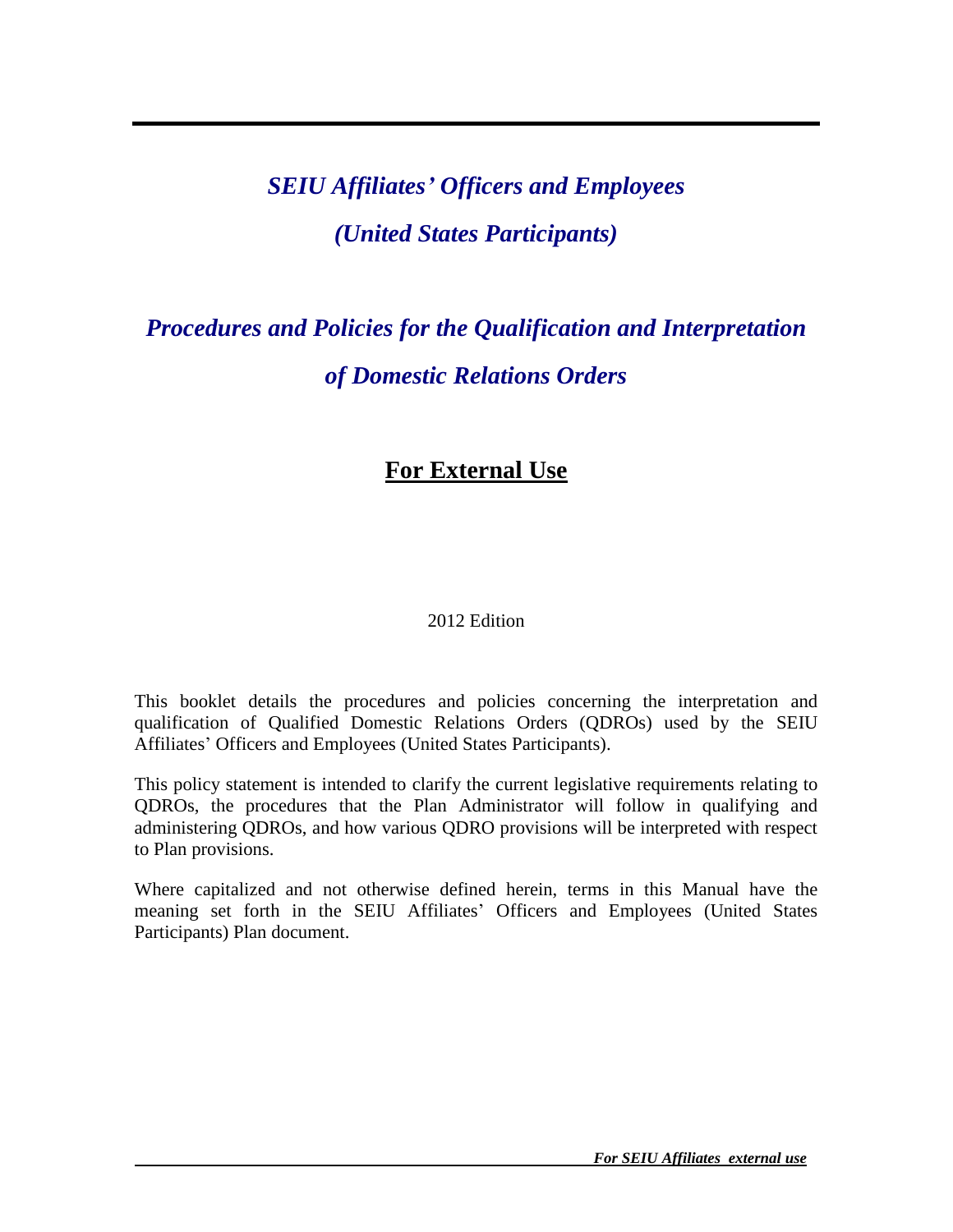# **Table of Contents**

| SECTION 1-INFORMATION FOR LEGAL COUNSEL, PARTICIPANTS AND ALTERNATE                                                                                                                                                                                           |
|---------------------------------------------------------------------------------------------------------------------------------------------------------------------------------------------------------------------------------------------------------------|
| PLAN PROCEDURES UPON RECEIPT OF A DOMESTIC RELATIONS ORDER OR PROPOSED DOMESTIC                                                                                                                                                                               |
|                                                                                                                                                                                                                                                               |
| SECTION 2-PREPARING A QUALIFIED DOMESTIC RELATIONS ORDER FOR APPROVAL.4                                                                                                                                                                                       |
|                                                                                                                                                                                                                                                               |
| SECTION 3-INTERPRETING A QUALIFIED DOMESTIC RELATIONS ORDER 7                                                                                                                                                                                                 |
| WHAT HAPPENS TO THE BENEFITS OF AN ALTERNATE PAYEE IF THE PARTICIPANT'S BENEFITS ARE<br>WHAT IF THE AMOUNT OF THE PARTICIPANT'S BENEFIT INCREASES AFTER HE OR SHE IS IN PAY STATUS? 11                                                                        |
|                                                                                                                                                                                                                                                               |
|                                                                                                                                                                                                                                                               |
| SAMPLE QDRO NUMBER 1 - SAMPLE LANGUAGE DRAFTED FOR THE SEIU AFFILIATES OFFICERS AND<br>EMPLOYEES (UNITED STATES PARTICIPANTS) ("PLAN") FOR COMMUNITY PROPERTY STATES 1<br>SAMPLE QDRO NUMBER 2 - SAMPLE LANGUAGE DRAFTED FOR THE SEIU AFFILIATES OFFICERS AND |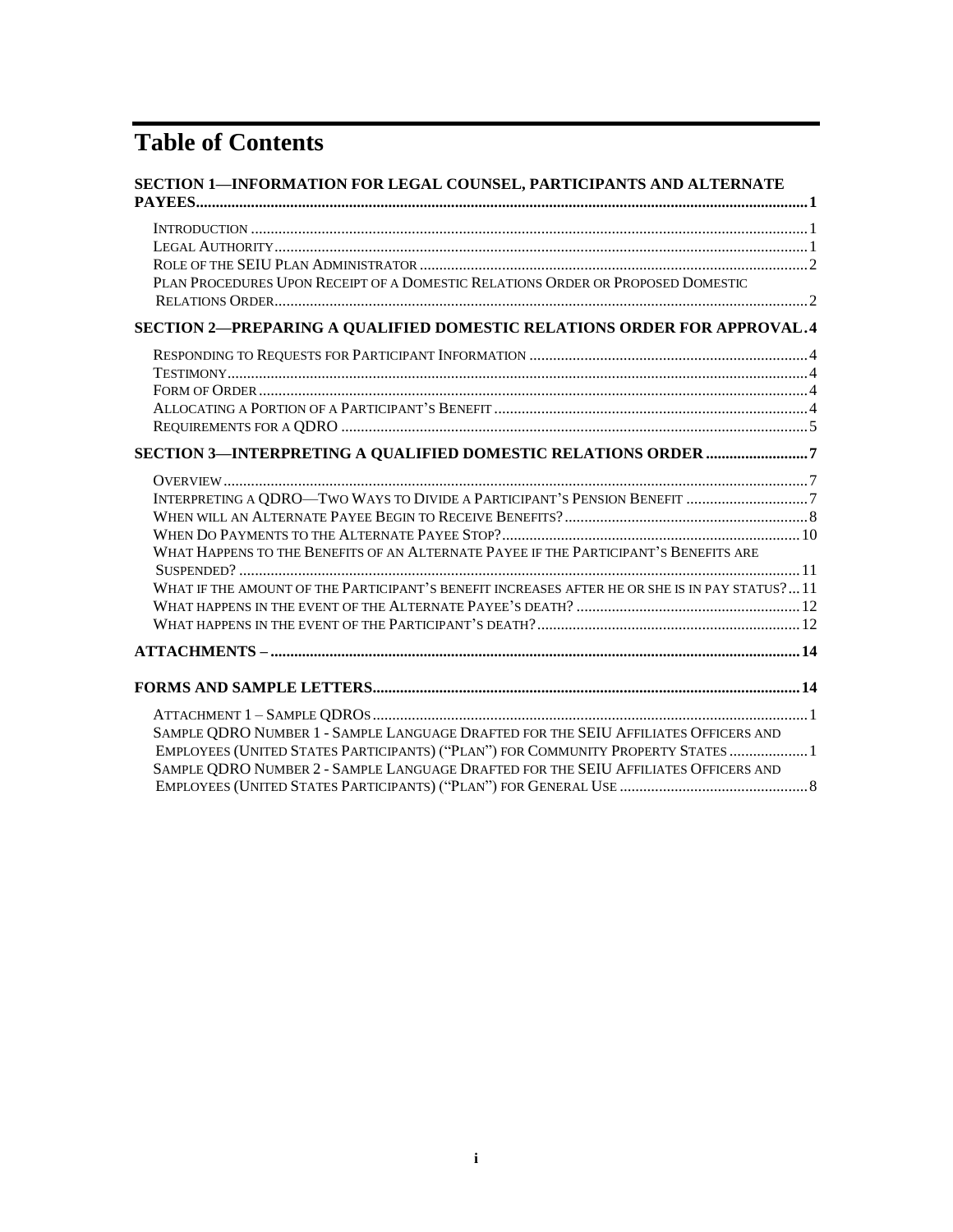# **SECTION 1—INFORMATION FOR LEGAL COUNSEL, PARTICIPANTS AND ALTERNATE PAYEES**

#### *Introduction*

In many divorce settlements, a court will order that a percentage of retirement benefits be awarded to an Alternate Payee. This order is called a "Domestic Relations Order" ("DRO"), which means any judgment, decree, or order (including property settlement agreements) relating to child support, alimony, or marital property rights under a state domestic relations law. The DRO may create, recognize or assign to an Alternate Payee the right to receive all or a portion of a Participant's benefits under a qualified pension, profit sharing or stock bonus plan.

A plan may pay benefits directly to an Alternate Payee only in accordance with a DRO that has been determined by that plan to be qualified, a "Qualified Domestic Relations Order" ("QDRO"). While the court's DRO as written is intended to be a QDRO, it is the responsibility of the plan or Plan administrator to determine whether the DRO is indeed qualified.

This manual outlines the general procedures the SEIU Affiliates Officers and Employees (United States Participants) ("Plan") and Plan Administrator will follow in order to make this determination. Further, this manual sets forth sample language that may be included in a DRO submitted to the Plan for qualification.

In an effort to expedite the qualification process and under no obligation to do so, the Plan has decided to set forth procedures for the review of a proposed DRO in this manual as well. A proposed DRO is an unsigned document that, when signed by a judge having jurisdiction over the matter, is intended to constitute a DRO as defined above. **Under no circumstances will a proposed DRO place any obligation upon the Plan to segregate or pay any benefits.**\*

Compliance with a QDRO is not a prohibited assignment or alienation of benefits under ERISA or the Internal Revenue Code.

#### *Legal Authority*

 $\overline{a}$ 

Internal Revenue Code  $\S414(p)$  and  $\S206(d)(3)$  of ERISA provide the legal authority at the federal level for the assignment of pension benefits to an Alternate Payee under a Qualified

<sup>\*</sup> However, if the Plan receives direction from a court to segregate or suspend benefit payments while an Order is being prepared, assistance and guidance should be obtained from Plan Counsel for a determination as to how to proceed.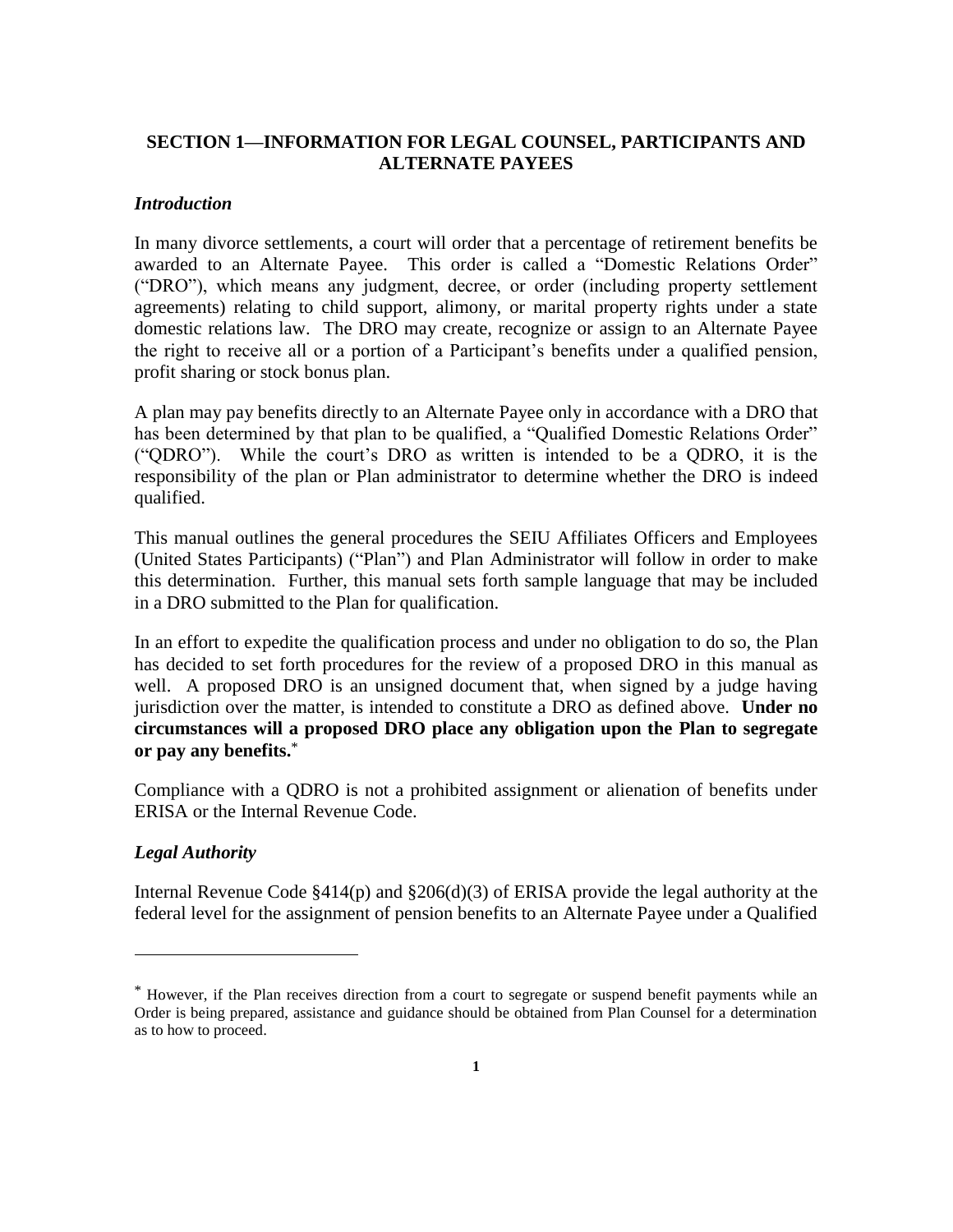Domestic Relations Order. Note that under the Code and ERISA, a spouse or former spouse may be recognized as an Alternate Payee under a Qualified Domestic Relations Order under the Plan only if that individual is recognized as a spouse or former spouse under federal law.

## *Role of the SEIU Plan Administrator*

The Plan Administrator is responsible for administering the Plan. The Plan Administrator is not a mediator in marital property disputes and will not give legal advice regarding domestic relations law and the division of marital property. Although a court will determine how to divide a Participant's retirement benefit, the Plan Administrator will determine whether a DRO satisfies the requirements of a QDRO.

# *Plan Procedures Upon Receipt of a Domestic Relations Order or Proposed Domestic Relations Order*

The Plan will comply with the following notice and procedural rules when a DRO (or proposed DRO) is received:

- 1. Notice of receipt of a DRO (or proposed DRO) and a copy of the Plan's procedures for determining the qualified status of the DRO (or proposed DRO) will be given to the Participant and each named Alternate Payee.
- 2. Within a reasonable period after receipt of a DRO (or proposed DRO), the Plan Administrator will determine whether such order is a QDRO (or would constitute a QDRO if it were signed by a judge having jurisdiction over the matter) and provide notice of such determination to the Participant and each named Alternate Payee.

The following items apply only upon receipt of a **DRO and not upon receipt of a proposed DRO**:

- 3. During any period in which the issue of whether a DRO is a QDRO is being determined, the Plan Administrator will separately account for the amounts that would have been payable to the Alternate Payee during such period if the order had been determined to be a QDRO until the earlier of:
	- a. such time as the determination as to the qualification of the DRO has been completed, or
	- b. 18-month "determination period" has expired.

The 18-month determination period is the 18-month period beginning with the date on which the first payment would be required to be made to the Alternate Payee under a DRO.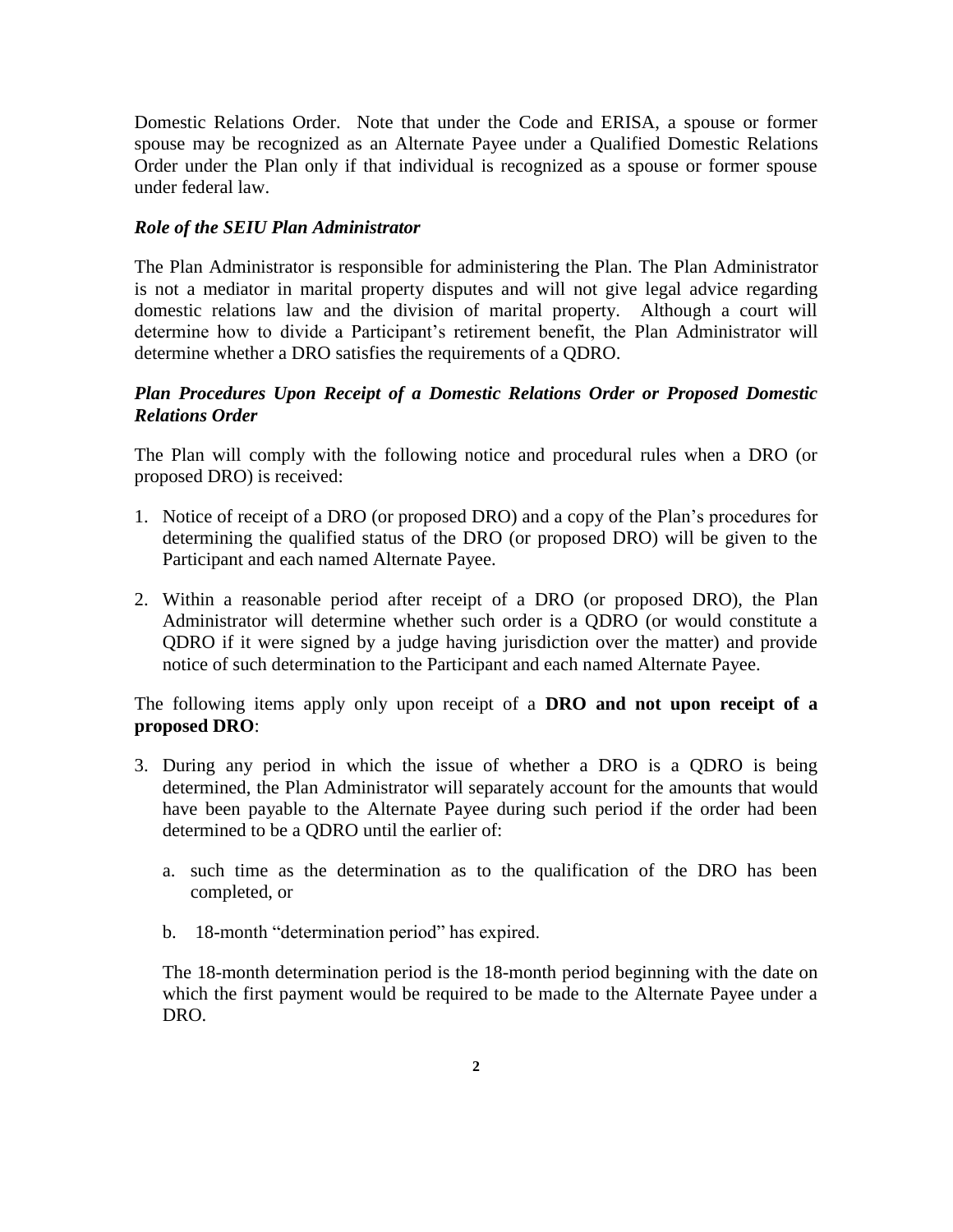- 4. After a DRO is received, a separate file will be set up for the Alternate Payee and a notation will be placed on the Participant's file as to the existence of an Alternate Payee(s) under a DRO.
- 5. If a determination that an order is a QDRO is made within the 18-month determination period, then all of the retroactive payments due the Alternate Payee(s) and separately accounted for during such determination period will be paid to such individual(s) with interest, provided that payments were scheduled to start during that period.
- 6. If a determination is made that an order is not a QDRO, or if the issue cannot be resolved prior to the end of the 18-month period, the parties may submit a modified or new order for determination that it is a QDRO prior to the end of the 18-month period. The Plan will continue to separately account for the amounts that would have been payable to the Alternate Payee until the 18-month determination period has expired.
- 7. Once the 18-month period has elapsed, and a determination is made that an order is not a QDRO, or if the issue cannot be resolved, then any benefits otherwise payable during such 18-month period shall revert to the person or entity to whom those benefits would be payable in the absence of the order.
- 8. A determination made after the 18-month period that an order is a QDRO can be applied only prospectively. Thus, if payments have already begun under the Plan, such a QDRO cannot change them retroactively. Note, however, this does not prevent a subsequent order that is determined to be a QDRO from dividing up part or all of the Participant's benefit that was earned prior to the acceptance of the order.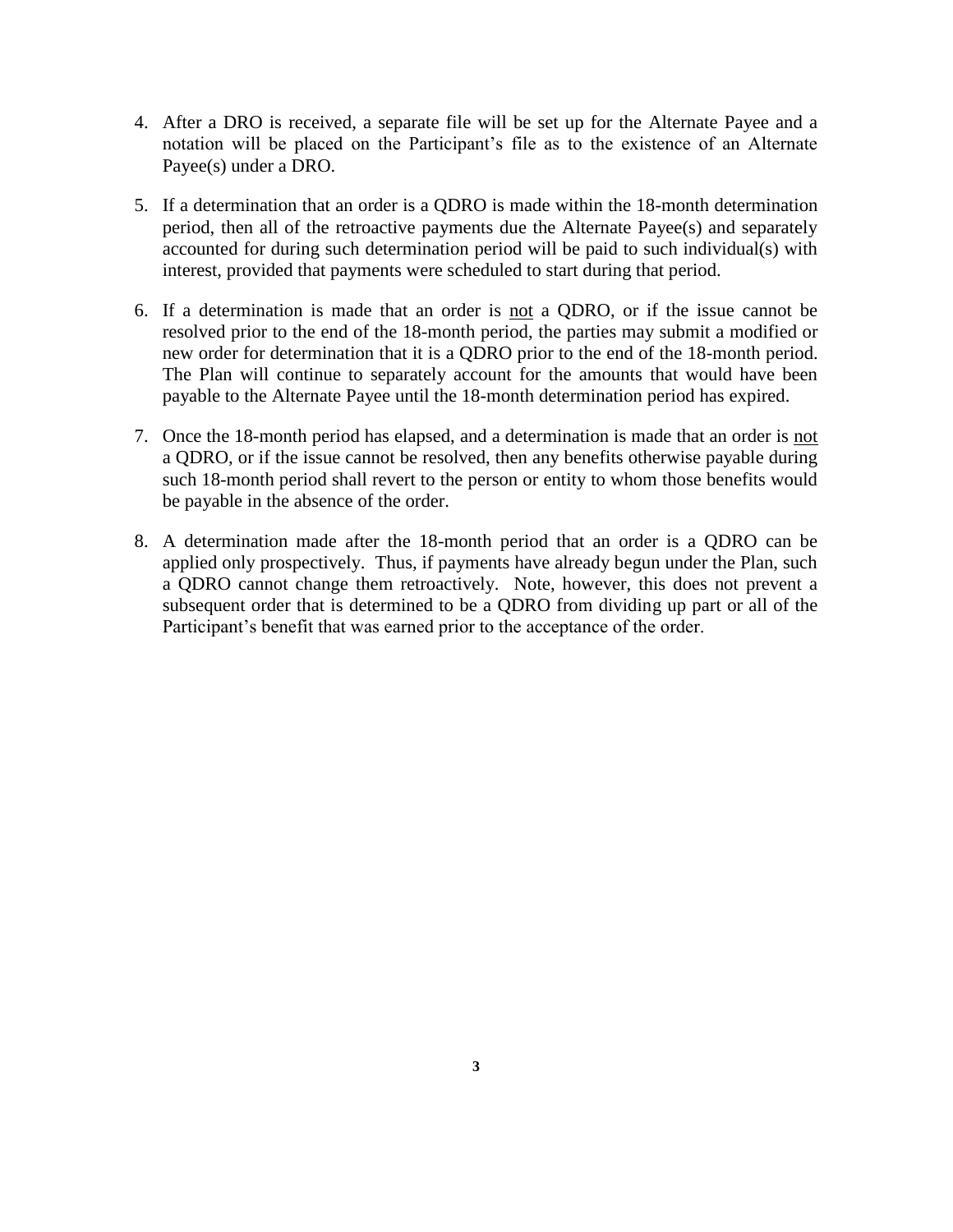# **SECTION 2—PREPARING A QUALIFIED DOMESTIC RELATIONS ORDER FOR APPROVAL**

### *Responding to Requests for Participant Information*

The Plan Administrator will provide information regarding a Participant's pension if it receives proper authorization as follows:

- 1. a Participant's written authorization to release information to someone other than the Participant (if there is an approved QDRO, an Alternate Payee will be considered a "Participant" for these purposes); or
- 2. a *subpoena duces tecum* (a subpoena to produce documents or information) directed to the Plan by a court of competent jurisdiction.

Upon proper request and authorization, the Plan Administrator will provide one benefit estimate as of the Participant's Normal Retirement Date or such other date as requested. **The Plan Administrator will not provide present value calculations.**

### *Testimony*

Neither the Plan Administrator nor its designee will serve as an expert witness with regard to the value of retirement benefits provided under the Plan.

# *Form of Order*

Generally, the Order should contain similar language to that suggested in Section 4. Section 4 includes sample QDRO language drafted for use in community property states, and sample QDRO language drafted for general use in other states. Note that this sample QDRO language is provided for the convenience of counsel but is neither the sole language to be included in an Order that is acceptable to the Plan, nor a mandatory form. In addition, it is not intended to be a substitute for the independent judgment and acumen of counsel to the parties.

Section 4 will be supplied to the appropriate parties in accordance with the Plan's internal procedures or as requested by a potential Alternate Payee or his or her legal representative.

#### *Allocating a Portion of a Participant's Benefit*

For a DRO to be a QDRO, it must clearly specify which benefits are subject to the Order. Possibilities include, but are not limited to:

1. those benefits accrued during the marriage;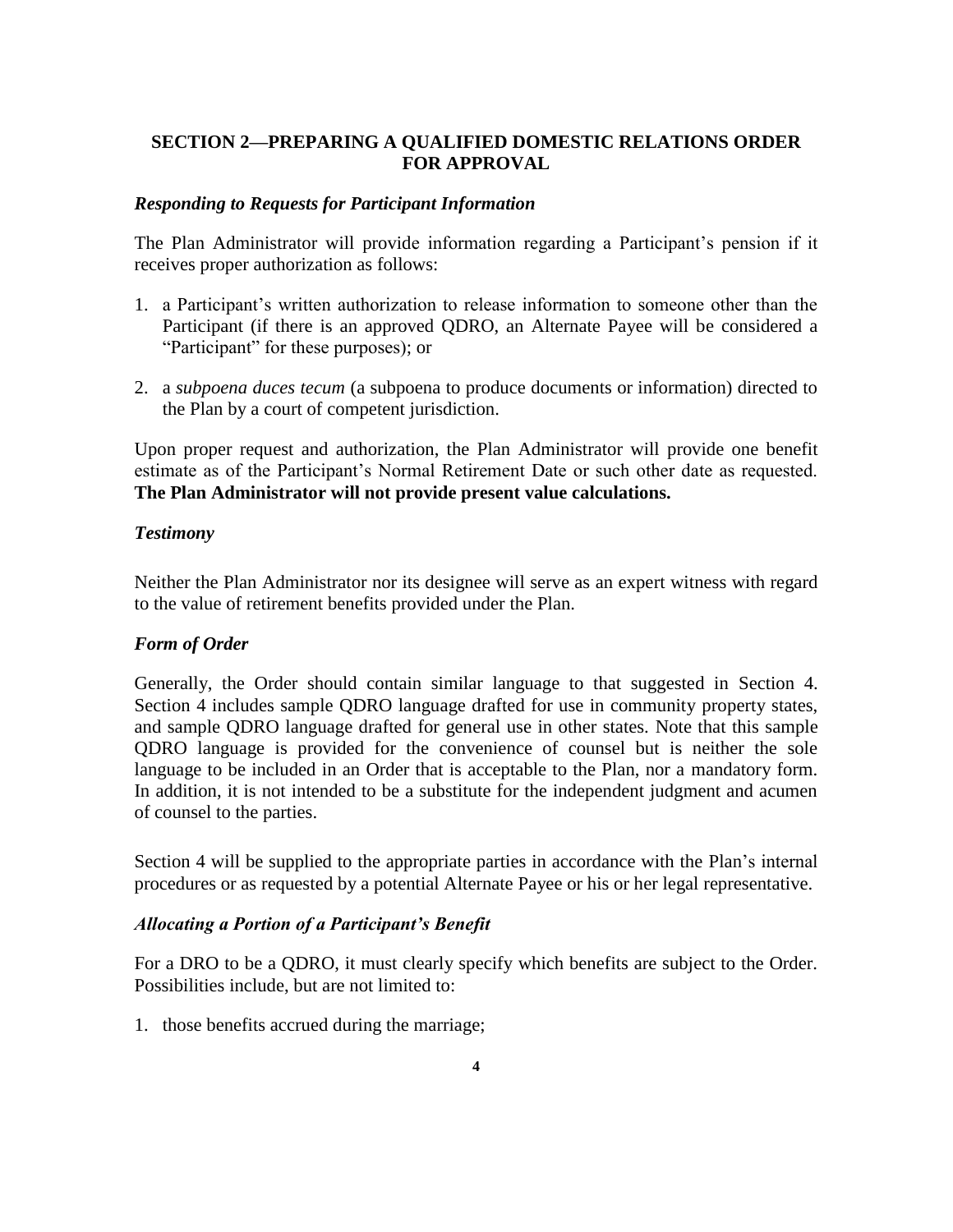- 2. those benefits accrued from the beginning of the Participant's participation in the plan through the date of divorce;
- 3. all benefits accrued through the date of the Order; and
- 4. any subsidies,  $13<sup>th</sup>$  checks or other increases (except that the automatic cost-of-living increase is automatically included as part of the Alternate Payee's assigned benefit even if this cost-of-living increase is not specified in the Order), etc. to which the Participant may at any time be entitled.

It is possible that a QDRO could order a Participant's entire benefit be paid to one or more Alternate Payees, if that is what the parties so bargain. An Order cannot be accepted as a QDRO if it calls for the payment of benefits that are already committed to another Alternate Payee under a prior QDRO.

# *Requirements for a QDRO*

To be accepted as a QDRO, a DRO must meet the following requirements:

- 1. The DRO **must** be a judgment, decree, or order (including approval of a property settlement agreement) that:
	- a. relates to the provision of child support, spousal support, or marital property rights to a spouse or former spouse recognized as such under federal law, child, or other dependent of a Participant in the Plan;
	- b. is made pursuant to a state domestic relations law (including a community property law); and
	- c. creates or recognizes the existence of the eligible Alternate Payee's right, or assigns to the Alternate Payee the right, to receive all or part of the Participant's benefits under the Plan for a specified period of time.
- 2. The DRO **may not** require:
	- a. the payment of any type, form, option or amount of benefit other than those allowed under the Plan,
	- b. the Plan to provide increased benefits over and above those to which the Participant is entitled (determined on the basis of actuarial value), or
	- c. the payment of benefits to an Alternate Payee that are required to be paid to another Alternate Payee under another DRO that previously has been determined by the Plan Administrator to be a QDRO.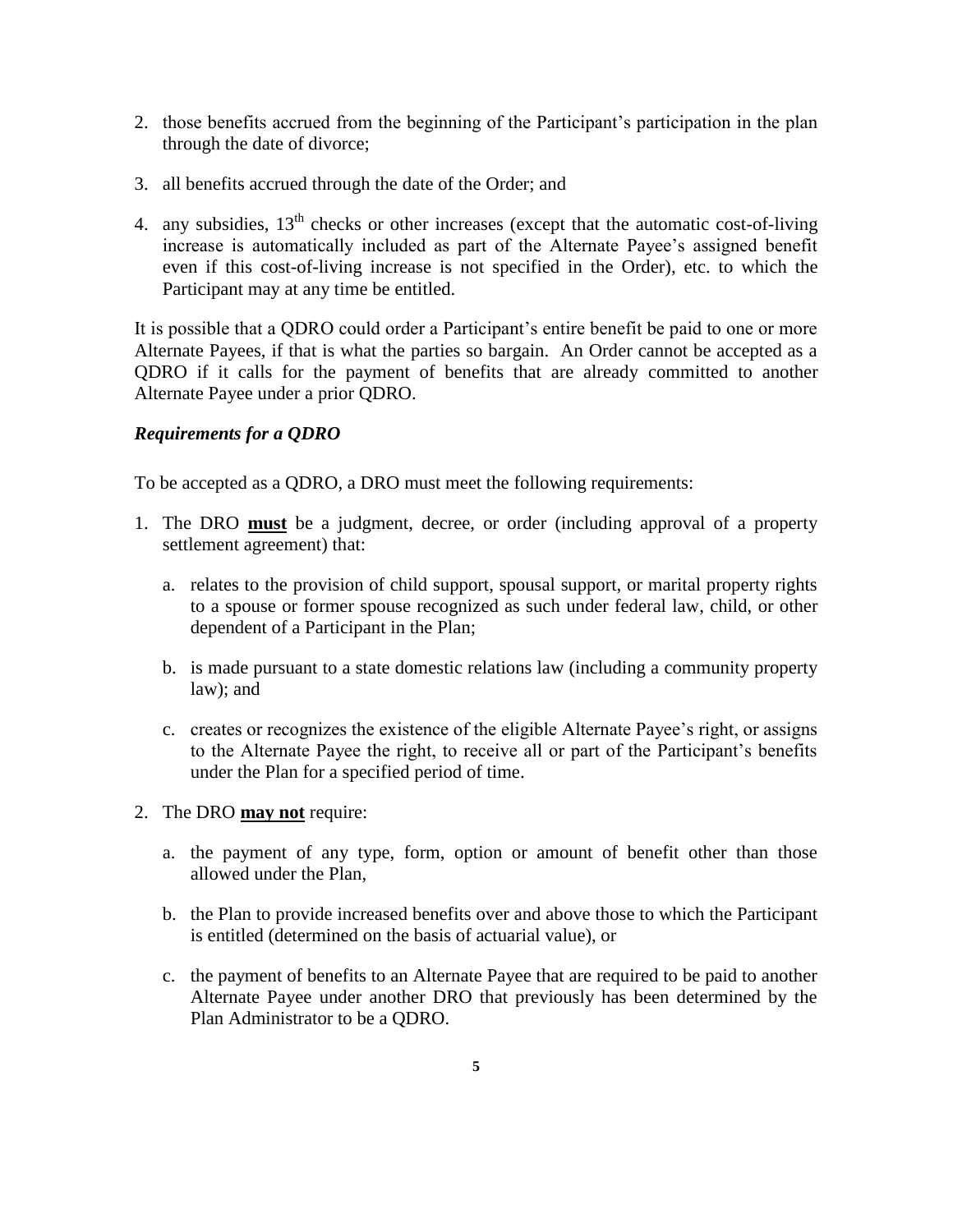- 3. The DRO **must** specify:
	- a. the name and last known mailing address of the Plan Participant and the name and mailing address of each Alternate Payee;
	- b. the amount or percentage of the Participant's benefits to be paid to the Alternate Payee, or the formula by which that amount is to be determined, including, if applicable, how benefits will be affected in the event of the Participant's or Alternate Payee's death both before and after payments to either party have commenced;
	- c. the number of payments or period to which the Order applies; and
	- d. the name of each retirement plan to which the Order applies.
- 4. The DRO **must not** allow:
	- a. the Alternate Payee to receive his or her share of benefits in the form of a Husband and Wife Pension with a subsequent spouse.
	- b. the Alternate Payee to receive an early retirement subsidy,  $13<sup>th</sup>$  checks or other increases to the Participant's benefit (except that the automatic cost-of-living increase is included as part of the Alternate Payee's benefit even if the DRO does not address this cost-of-living increase) if he or she elects to begin receiving payments before the Participant. However, the DRO may allow the Alternate Payee to receive part or all of such early retirement subsidy or other increases to the Participant's benefit once the Participant begins receiving his/her benefit.
- 5. The DRO **must not** allow or require a Participant to change his or her benefit elections if he or she is in pay status at the time the DRO is accepted as a QDRO.
- 6. An Alternate Payee can only be a spouse, former spouse, child or other dependent of the Participant.
- 7. For recordkeeping purposes, the Participant's and Alternate Payee's Social Security Numbers should be provided in writing to the Plan but this information does not need to be included in the DRO or QDRO.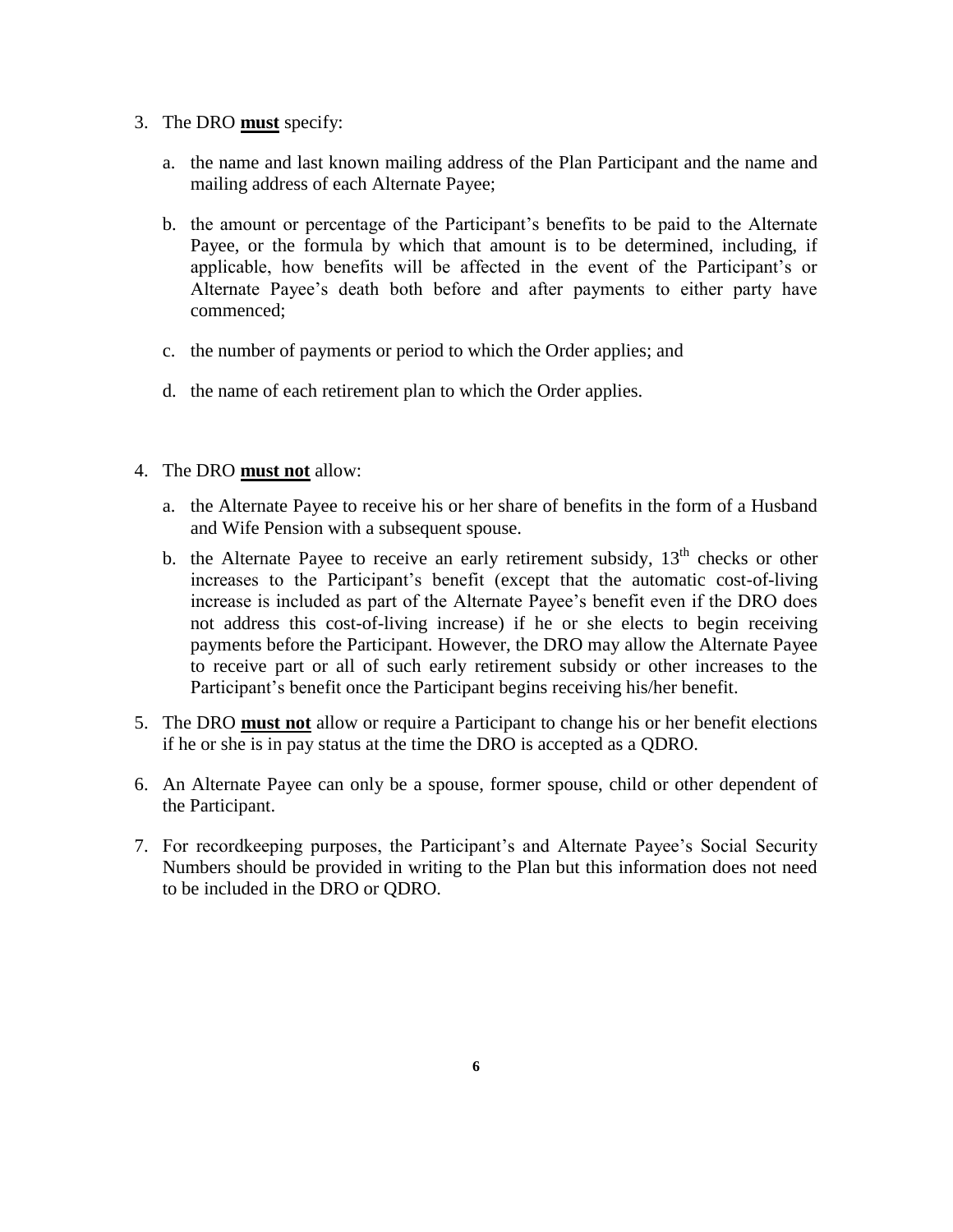# **SECTION 3—INTERPRETING A QUALIFIED DOMESTIC RELATIONS ORDER**

## *Overview*

# **What is a Domestic Relations Order ("DRO")?**

A DRO is any judgment, decree or order (including approval of a property settlement) that:

- 1. relates to the provision of child support, alimony payments or marital property rights to a spouse recognized under federal law, former spouse recognized under federal law, child or other dependent of a Participant in the Plan; and
- 2. is made pursuant to a state domestic relations law (including a community property law).

A State authority must actually issue an order or formally approve a proposed property settlement before it can be a DRO. A property settlement signed by a Participant and the Participant's former spouse or a draft order to which both parties consent is **not a DRO** until the State authority has adopted it as an order or formally approved it and made it part of the domestic relations proceeding.

# **What is a Qualified Domestic Relations Order ("QDRO")?**

A QDRO is a DRO that the Plan Administrator has determined meets the specific requirements contained in ERISA, 29 USC §1056(d) (ERISA §206(d)) and Internal Revenue Code 26 USC  $\S 414(p)$  (IRC  $\S 414(p)$ ). The law requires that the Plan Administrator "qualify" the DRO before it can become effective.

# *Interpreting a QDRO—Two Ways to Divide a Participant's Pension Benefit*

For a DRO to meet the requirements of a QDRO, it must specify how a Participant's accrued benefits are to be apportioned between the Participant and the Alternate Payee. The two ways of dividing the benefits are the separate interest method and shared payment method.

# *1. Separate Interest Method (Present Value Split)*

A QDRO that creates a "separate interest" divides the Participant's benefit into two separate parts. The Participant's benefit that is to be divided may be his or her entire accrued benefit valued as of a date specified in the QDRO or a portion of his or her benefit accrued during a period specified in the QDRO. For these purposes, the Alternate Payee is treated as a separate Participant in the Plan, subject to any limitations expressed in the QDRO. A Separate Interest QDRO usually allows an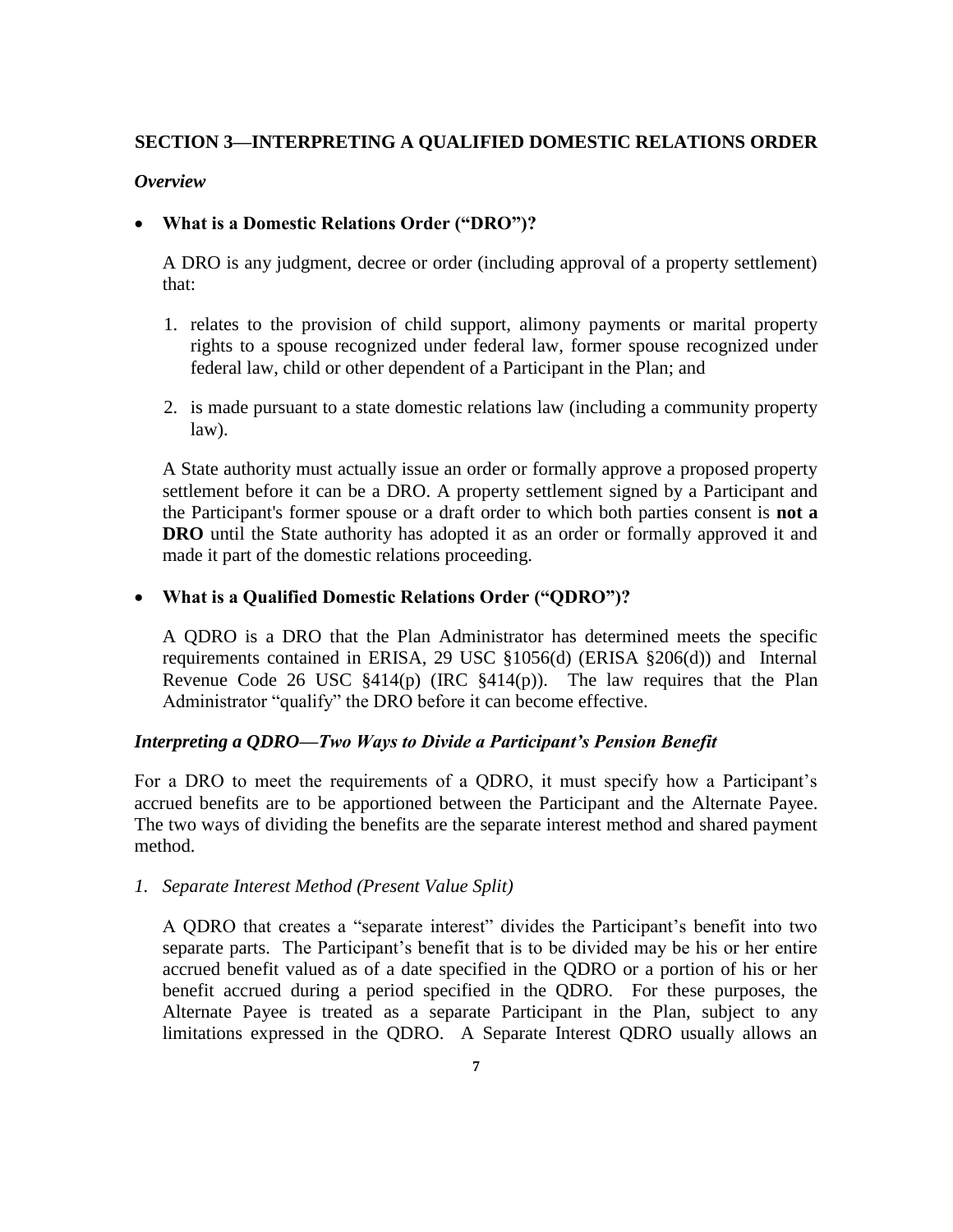Alternate Payee to receive his or her benefits in a different form and over a different period than the Participant. A Separate Interest QDRO must indicate the percentage of the Participant's benefit to which the Alternate Payee is entitled, or specify the formula by which that amount is to be determined.

If a QDRO is intended to use the separate interest method, special consideration must be made in determining the Alternate Payee's rights, if any, to subsidies and other increases to the Participant's benefit. These subsidies and increases may include, but are not limited to, ad hoc cost of living increases. (Note that the Plan's automatic costof-living increase is included as part of the Alternate Payee's benefit even if the QDRO does not address this cost-of-living increase). In general, a QDRO cannot allow an Alternate Payee to receive all or part of any such subsidy or increase not payable to the Participant at the same time. (Note that the Plan's automatic cost-of-living increase is payable as part of the Alternate Payee's benefit even if the Participant has not begun receiving payments and even if the QDRO does not address this cost-of-living increase).

#### *2. Shared Payment Method (Benefit Split)*

Alternatively, a QDRO also may use a "shared payment" approach under which each of the Participant's benefit payments are split between the Participant and the Alternate Payee(s). A Shared Payment QDRO may award the Alternate Payee a specific dollar amount or a percentage of the Participant's benefit payments. Generally, if a Participant already is receiving benefit payments when the Plan receives a DRO for review, the only type of division of benefits permissible is a Shared Payment QDRO.

Under a Shared Payment arrangement, a QDRO may limit the period over which the Alternate Payee's benefit may be paid, but may not allow the Alternate Payee to receive payments at a time when the Participant does not. Thus, when the Participant dies and benefit payments cease, payments to the Alternate Payee also will cease unless the Alternate Payee previously has been designated as beneficiary or surviving spouse and that right was not revised under the terms of the QDRO. In addition, the remainder of any payment guarantee on an Alternate Payee's share will revert to the Participant's share and shall be payable on behalf of the Participant under the terms of the benefit option that the Participant elected.

#### *When will an Alternate Payee Begin to Receive Benefits?*

Benefits are payable to an Alternate Payee only after the Participant first becomes eligible to receive benefits under the Plan. However, in the case of a Separate Interest QDRO, the Participant does not have to actually retire for the Alternate Payee to begin receiving benefits. Assuming the Participant has met all of the service and other Plan requirements, the Alternate Payee under a Separate Interest QDRO may choose to start receiving benefits when the Participant becomes eligible for Early Retirement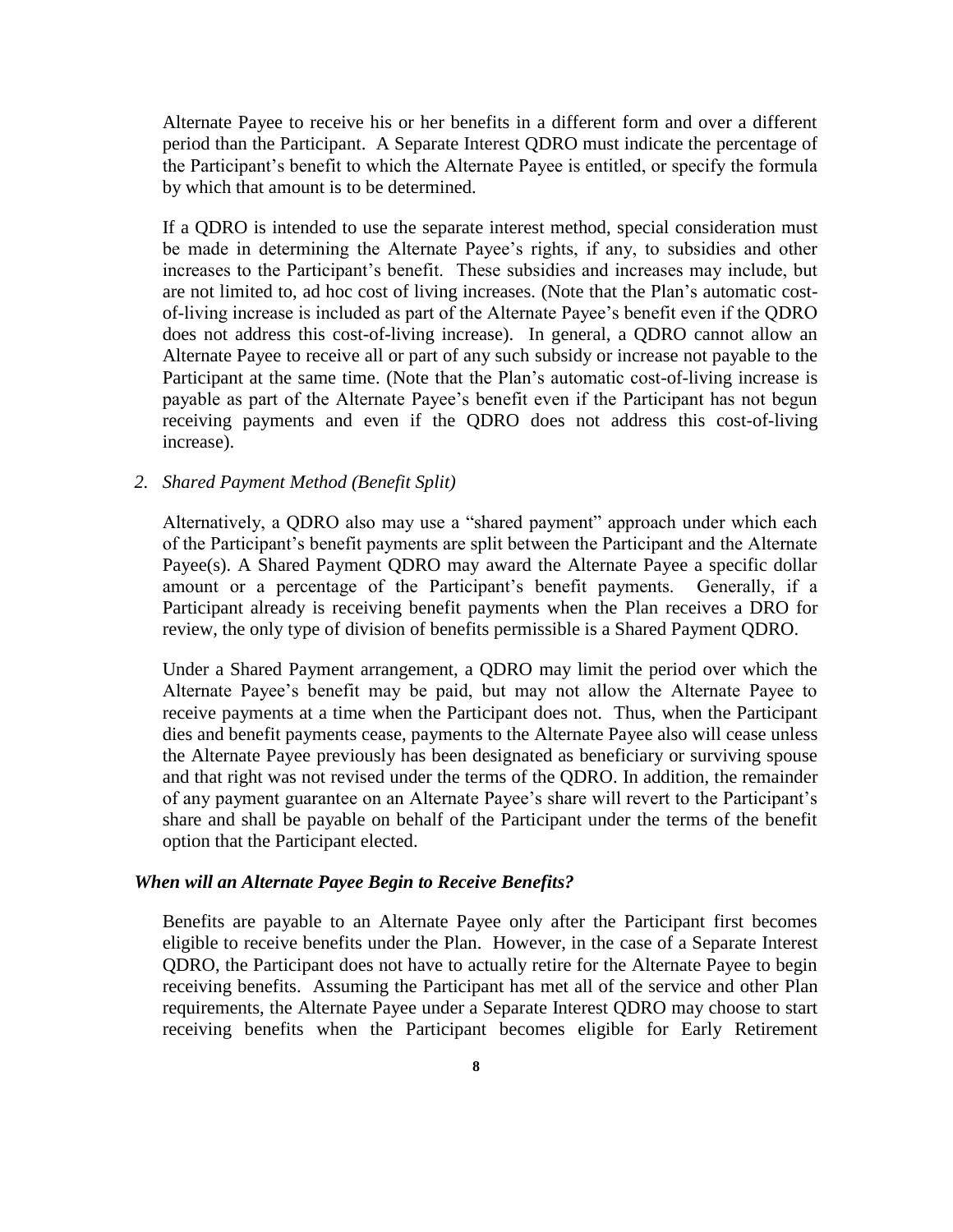(generally, at age  $55$ )<sup>\*</sup> or any time thereafter, but in no event later than the April 1 following the calendar year in which the Participant reaches age 70-1/2 or retires, if later (the Participant's "Required Beginning Date" under the Plan). If the QDRO does not specify a date, and the Alternate Payee does not give the Plan Office written notice of a date, the Alternate Payee will start to receive benefits when the Participant's benefit payment commences.

Notwithstanding the preceding, an Alternate Payee under a Shared Payment QDRO may not begin receiving benefits until the Participant begins to receive benefits.

To determine when an Alternate Payee may begin receiving benefits, the Plan must determine the Participant's eligibility for a pension. Please refer to the Summary Plan Description for more details.

*1. Before the Participant's Retirement:*

If the Alternate Payee chooses to begin receiving benefit payments before the Participant retires (allowable only under a Separate Interest QDRO) and before the Participant reaches Normal Retirement Age, the benefits will be actuarially reduced as if the Participant retired on that day, using a nonsubsidized actuarial adjustment. This adjustment will be in addition to any actuarial adjustments required under the form of benefit chosen by the Alternate Payee. Unless the QDRO explicitly states otherwise, the Alternate Payee's benefit will not be recalculated at the Participant's subsequent retirement date to include a proportionate share of any early retirement subsidy, actuarial adjustments, accrual rate increases, ad hoc cost of living adjustments and any other subsidies or increases to which the Participant may be eligible. (Note that the Plan's automatic cost-of-living increase is included as part of the Alternate Payee's benefit even if the Participant has not yet retired and even if the QDRO does not address this automatic cost-of-living increase).

Under IRC  $\S72(t)(2)(C)$ , the 10% penalty tax on early distributions from qualified retirement plans does not apply to distributions made to an Alternate Payee under a QDRO.

*2. After the Participant's Retirement:* 

 $\overline{a}$ 

If the Participant has terminated his or her employment and is receiving benefit payments when a QDRO is accepted by the Plan, payments to the Alternate Payee will

<sup>\*</sup> A Participant also may retire as early as age 50 if his age plus Years of Service or Vesting Service total 80 or more.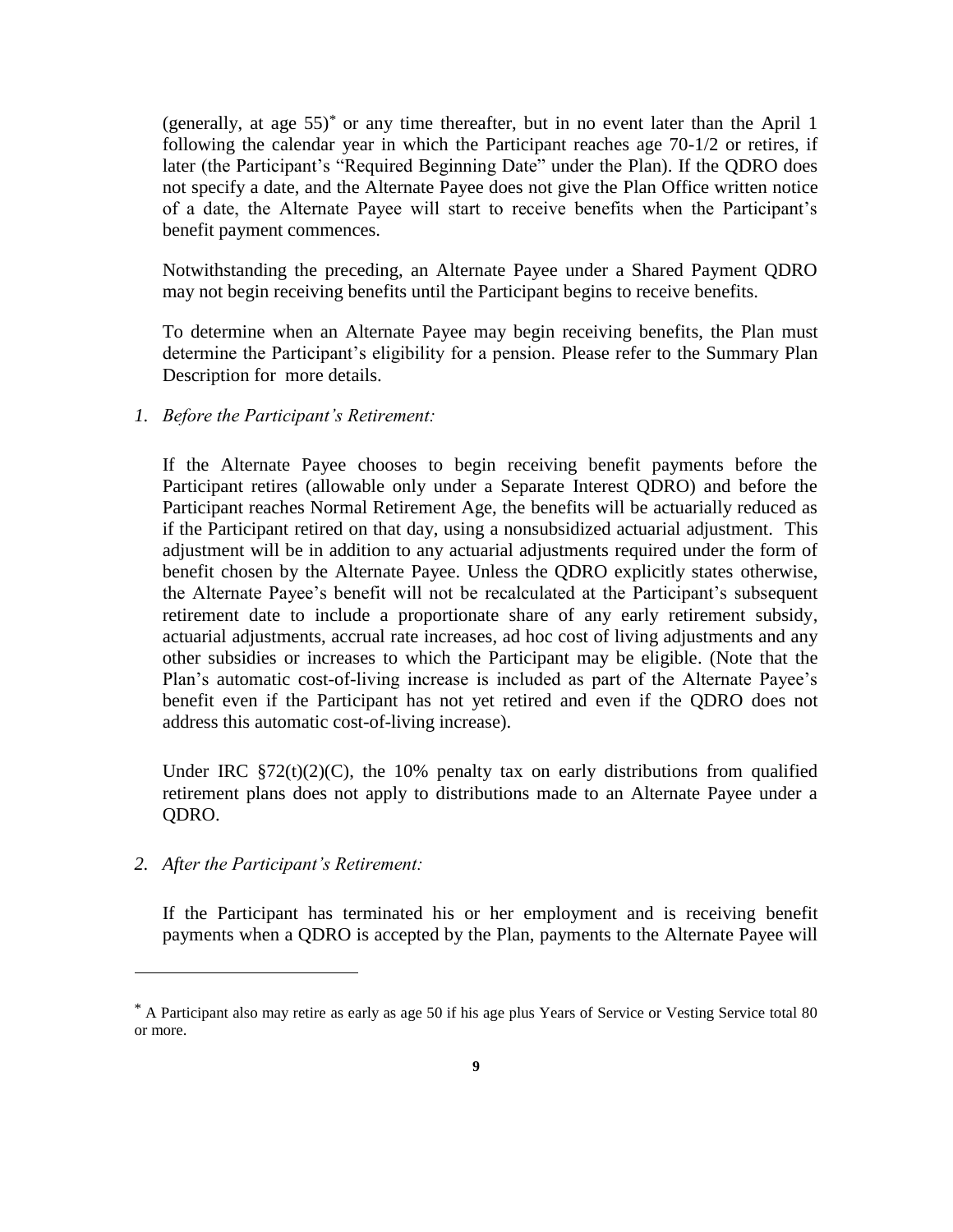begin as directed in the QDRO. (See the question below dealing with whether an Alternate payee is entitled to a Participant's benefit increases after the Participant is in pay status.)

If the Participant has terminated employment, but has not yet begun receiving benefit payments at the time a QDRO is accepted, a Separate Interest QDRO may allow an Alternate Payee to delay commencement of his or her benefit payments until he or she wishes, up to the Participant's Required Beginning Date. Under no circumstances will any such delayed payments include actuarial adjustments, accrual rate increases, ad hoc cost of living adjustments and any other subsidies applied after the Participant commences benefit payments and before the Alternate Payee commences benefit payments (note that the automatic cost-of-living increase is included as part of the Alternate Payee's benefit even if the Participant has not yet retired and even if the QDRO does not address this cost-of-living increase).

#### *When Do Payments to the Alternate Payee Stop?*

*1. Separate Interest QDRO:*

Under a Separate Interest QDRO, the Alternate Payee may be given the right to elect any benefit option available under the Plan, except a Husband and Wife Pension with a subsequent spouse. Once the Alternate Payee has elected an authorized form in which benefits are to be paid, payments will continue to the Alternate Payee in accordance with the terms of the benefit option chosen by the Alternate Payee or specified in the QDRO. A Separate Interest QDRO also may define a specific period over which the Alternate Payee is to receive his or her benefits, in which case the Alternate Payee's payments will cease at the end of that period.

*2. Shared Payment QDRO:*

Under a Shared Payment QDRO, benefit payments to the Alternate Payee will cease (including any payment guarantee) when the Participant's benefit payments cease or as of a particular date stated in the QDRO. This applies whether the Participant's benefit payments cease due to: (i) death of the Participant; (ii) suspension of the Participant's benefit payments; or (iii) distribution of the Participant's entire pension benefit. (The remainder of any payment guarantee on an Alternate Payee's share will revert to the Participant's share and shall be payable on behalf of the Participant under the terms of the benefit option that the Participant elected.)

It is also possible, if the QDRO so provides, for an Alternate Payee to receive survivor benefits under the Plan upon the Participant's death after retirement. (See the discussion below regarding the death of the Participant.)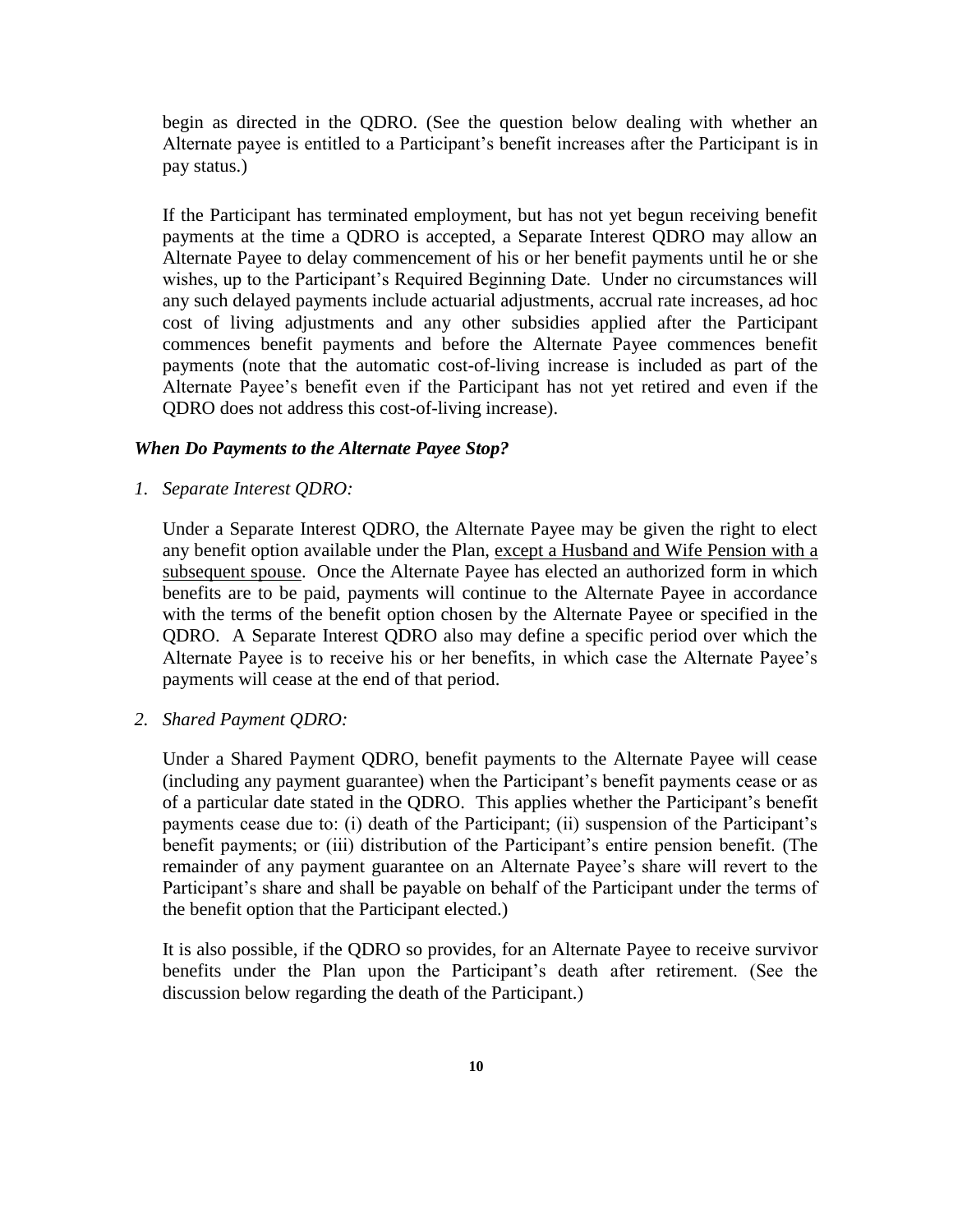# *What Happens to the Benefits of an Alternate Payee if the Participant's Benefits are Suspended?*

The return of a retired Participant to active employment may result in the suspension of pension benefits pursuant to the Plan document. For more on the suspension of benefit rules, please see the Summary Plan Description. The effect of this suspension of benefits on the Alternate Payee's benefits is described below.

#### *1. Separate Interest QDRO*

In a Separate Interest QDRO, regardless of whether or not a Participant's benefits are suspended, the Alternate Payee's benefit payments will continue in the amount specified in the QDRO in the form of payment the Alternate Payee elected.

#### *2. Shared Payment QDRO*

In a Shared Payment QDRO, the Alternate Payee's payments will cease and resume with the Participant's payments. When the Participant's re-retirement pension calculations are made, they will be based on the Participant's age and service without regard to the Alternate Payee. When the Participant's benefit payments resume, the Alternate Payee will receive his or her apportioned share of the Participant's reretirement monthly benefit amount.

#### *What if the amount of the Participant's benefit increases after he or she is in pay status?*

A QDRO should stipulate whether or not the Alternate Payee will be entitled to a share of any ad hoc cost-of-living increases or any other increases or subsidies (note that the automatic cost-of-living increase is included as part of the Alternate Payee's benefit even if the QDRO does not address this automatic cost-of-living increase). If a QDRO is silent with respect to these matters, the Plan will return the Order to the parties and request this issue be addressed before qualification.

Language in a QDRO stating that the Alternate Payee shall be entitled to all benefit "subsidies" or "enhancements" should be read to give the Alternate Payee a share of such adjustments. Language in a QDRO awarding the Alternate Payee a share of any "cost of living increases or other enhancements" or language to that effect should also be read as entitling the Alternate Payee to share in any ad hoc cost of living adjustments, etc. (note that the automatic cost-of-living increase is included as part of the Alternate Payee's benefit even if the QDRO does not address this automatic cost-of-living increase). Under no circumstances, however, will the Alternate Payee be eligible for these benefits (except for the automatic cost-of-living increase) if the Participant does not actually receive the increase or adjustment during the period between the Participant's commencement of monthly benefits and the Alternate Payee's commencement, if later.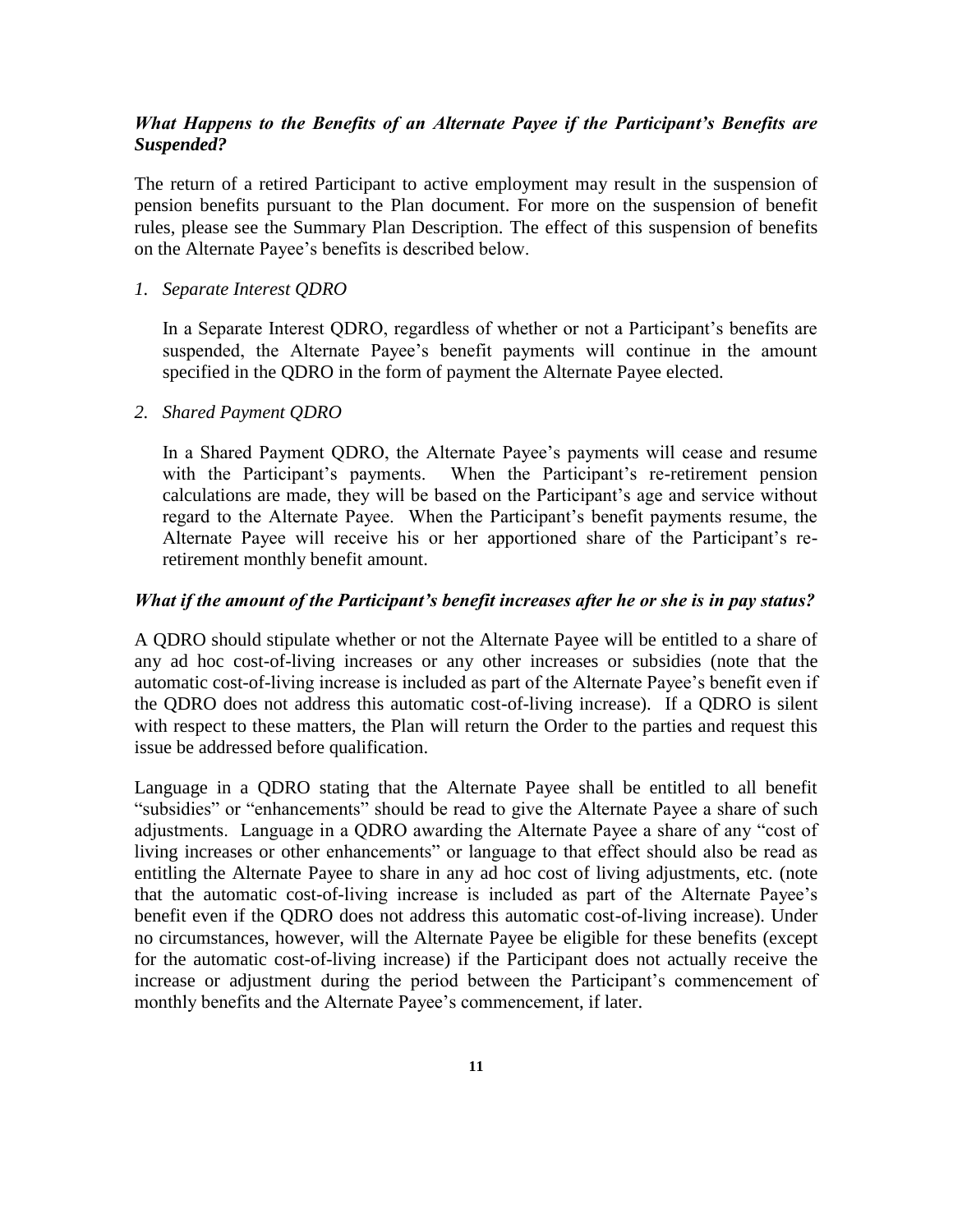Notwithstanding the forgoing, in the case of a Shared Payment QDRO that expresses the Alternate Payee's benefit as a percentage of the monthly benefit payable to the Participant or in the case of a QDRO written in a community property state, the Plan will assume that the Alternate Payee *is* entitled to share in all benefit "subsidies," "enhancements", ad hoc cost of living increases, etc. unless the QDRO includes language disallowing the Alternate Payee to such benefits (note that the automatic cost-of-living increase is included as part of the Alternate Payee's benefit even if the QDRO does not address this automatic cost-ofliving increase) .

#### *What happens in the event of the Alternate Payee's death?*

### *1. Separate Interest QDRO*

In a Separate Interest QDRO, the death of the Alternate Payee does not impact the Participant's benefits (unless the Participant is the designated beneficiary of any remaining benefit). The QDRO should explain whether any remainder of the Alternate Payee's share of the Participant's benefit is payable to the Alternate Payee's beneficiary or estate. The QDRO should consider the circumstances of the Alternate Payee's death occurring both before and after he or she has commenced benefit payments. Any payments payable at that time will be made in accordance with the form of payment elected by the Alternate Payee.

### *2. Shared Payment QDRO*

After the Alternate Payee's death, the portion of the Alternate Payee's share of the Participant's benefit payments usually will revert back to the Participant. However, that is not always the case.

### *What happens in the event of the Participant's death?*

#### 1. *Separate Interest QDRO*

In a Separate Interest QDRO, the death of the Participant does not impact the Alternate Payee's benefits unless the Alternate Payee is the designated beneficiary of any remaining benefit; or the Alternate Payee is designated as the Participant's Surviving Spouse for a portion or all of any post-retirement death benefit. In the case that the Participant died while in Active Status, the death of the Participant does not impact the Alternate Payee's benefits unless the Alternate Payee is considered the Participant's Surviving Spouse for a portion or all of any pre-retirement death benefit.

#### *2. Shared Payment QDRO*

If the Alternate's Payee's portion of the Participant's monthly benefits have not already ceased pursuant to the QDRO, such portion (including any guaranteed payments) will cease upon the death of the Participant. (Any remaining guaranteed payments shall revert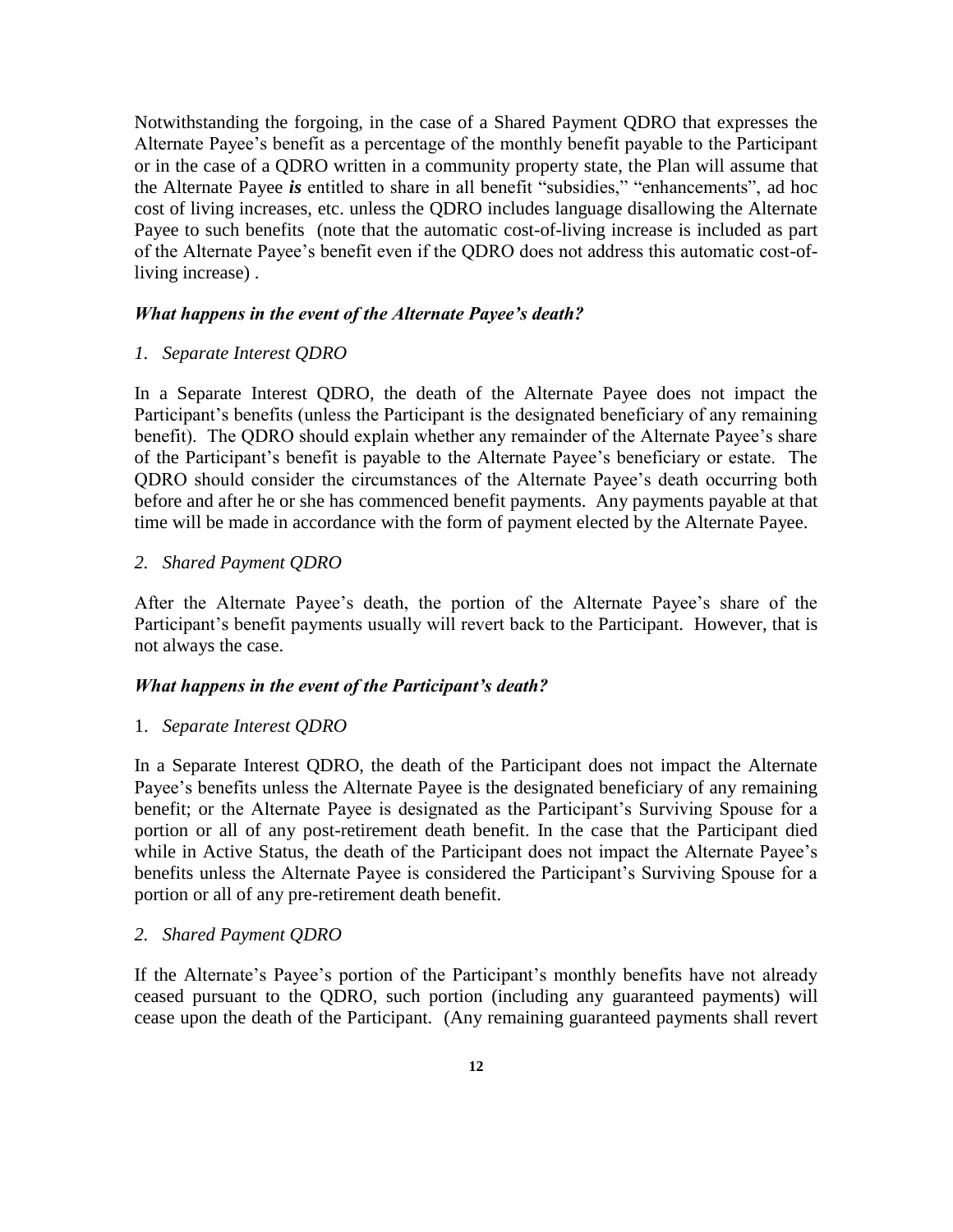to the Participant's portion and shall be payable on behalf of the Participant to the Participant's designated beneficiary.) In addition, if the QDRO so provides, the death of the Participant may result in survivor benefits being payable to the Alternate Payee if the Alternate Payee is the designated beneficiary of any remaining benefit or, in the case that the Participant died while in Active Status, if the Alternate Payee is considered the Participant's Surviving Spouse for a portion or all of any pre-retirement death benefit.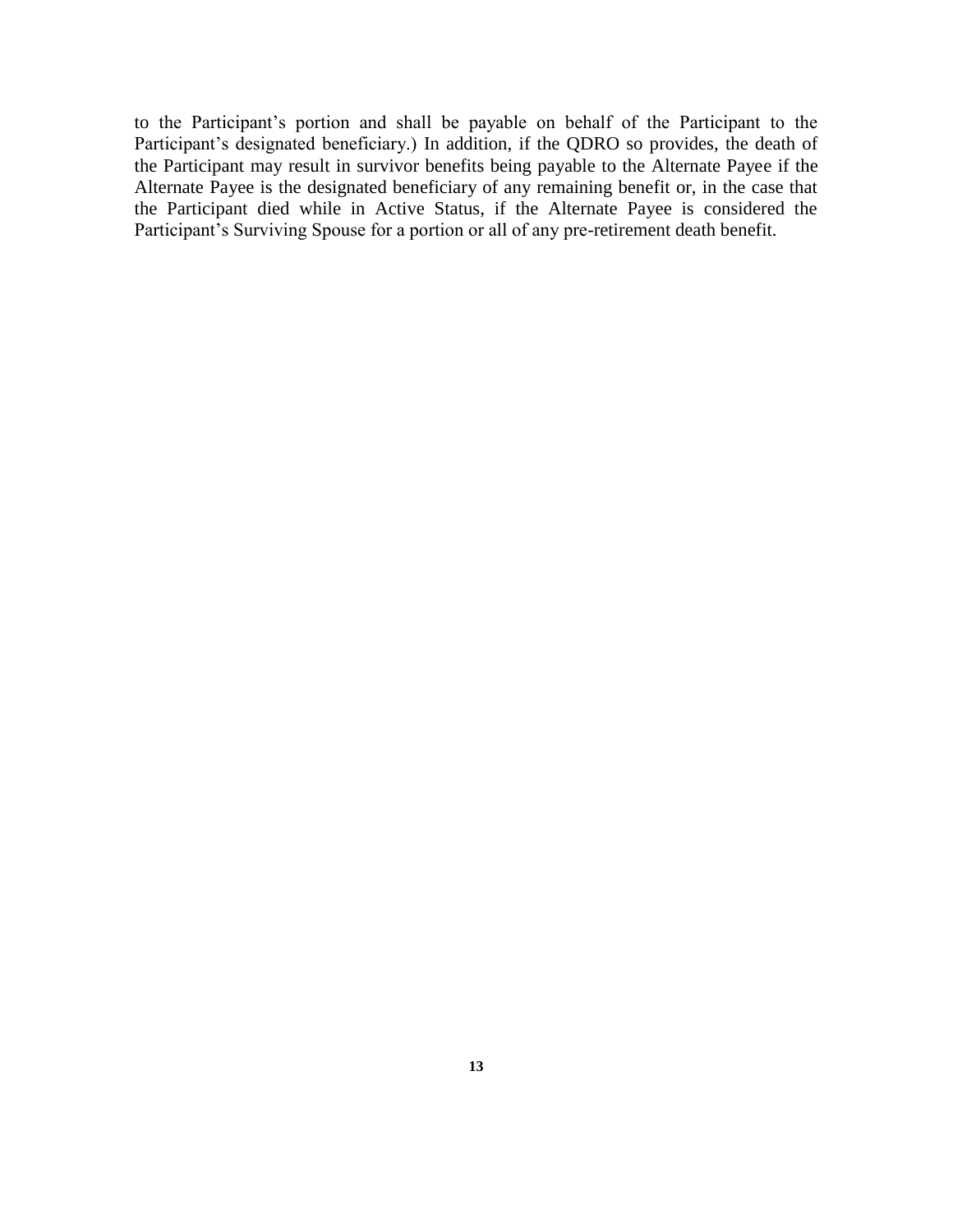# **ATTACHMENTS –**

# **FORMS AND SAMPLE LETTERS**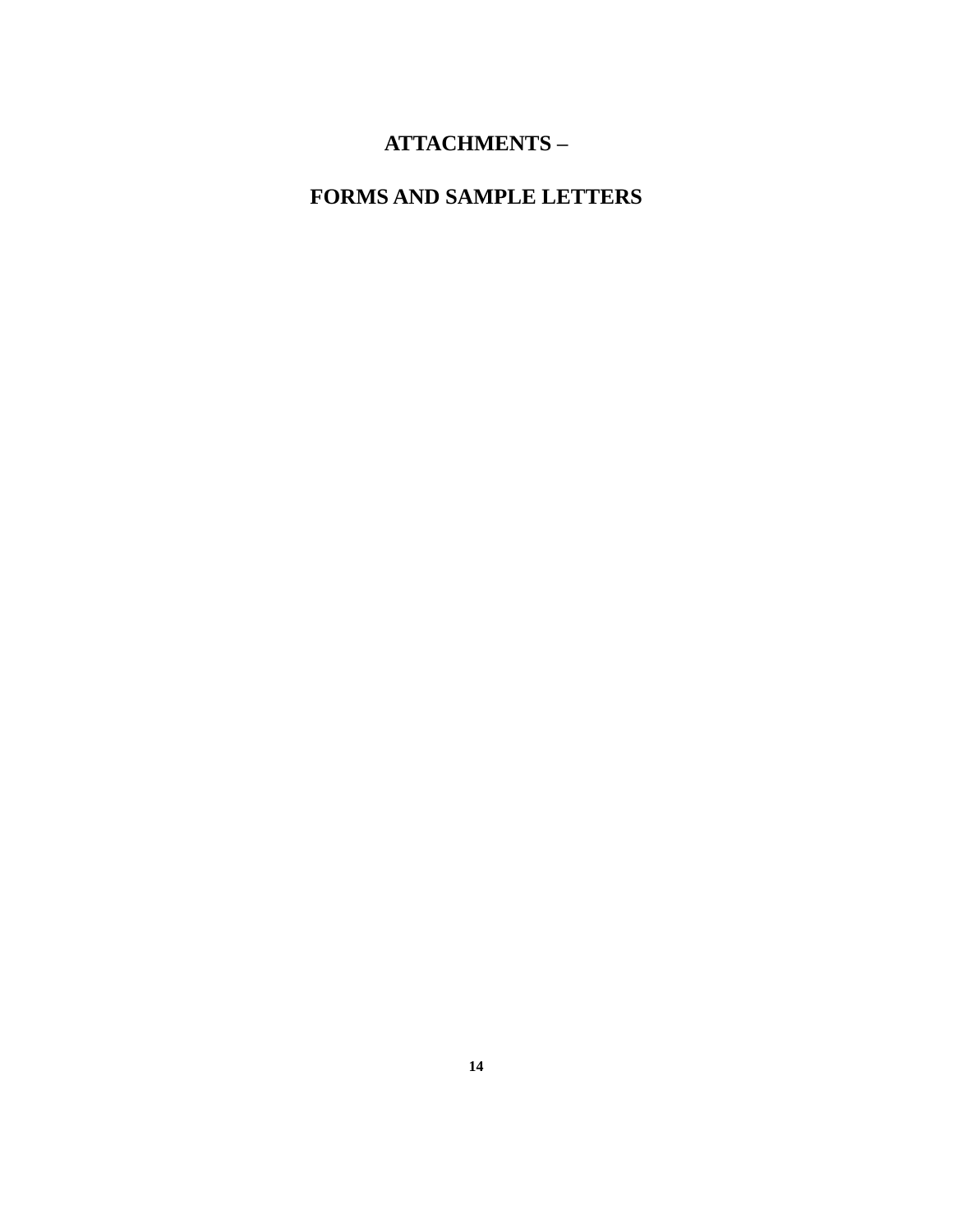# *Attachment 1 – Sample QDROs*

# *Sample QDRO Number 1 - Sample Language Drafted for the SEIU Affiliates Officers and Employees (United States Participants) ("Plan") for Community Property States*

*(NOTE: The following language is sample language pertaining only to the provisions of a DRO affecting qualification in accordance with ERISA §206(d)(3) and IRC §414(p). The sample language is tailored to marriages in the state of California, however the plan makes no representation as to compliance with the law of California. Responsibility for compliance with California (or any other state's) law rests on the practitioners representing the Participant and the Alternate Payee. In addition to provisions that may be necessary to suit the specific circumstances of each individual situation, adjustments may be necessary to make it appropriate for community property states outside of California. For non-community property states, and for situations where the Alternate Payee is not the Participant's spouse, refer to Sample QDRO Number 2. This model language is provided for the convenience of counsel but is neither the sole language to be included in an Order that is acceptable to the Plan, nor a mandatory form. In addition, it is not intended to be a substitute for the independent judgment and acumen of counsel to the parties.)*

#### **I. IDENTIFICATION OF RETIREMENT PLAN**

1. Plan. This order applies to benefits under the SEIU Affiliates Officers and Employees (United States Participants) (''Plan'').

*One of the two following paragraphs should be included:*

The Participant is not currently eligible for benefits under the Plan.

#### **OR**

The Participant currently is eligible for benefits under the Plan. The Participant [is receiving monthly benefits in the amount of \$ \_\_\_\_\_\_ under the form of payment / has not yet begun to receive benefits] under the Plan.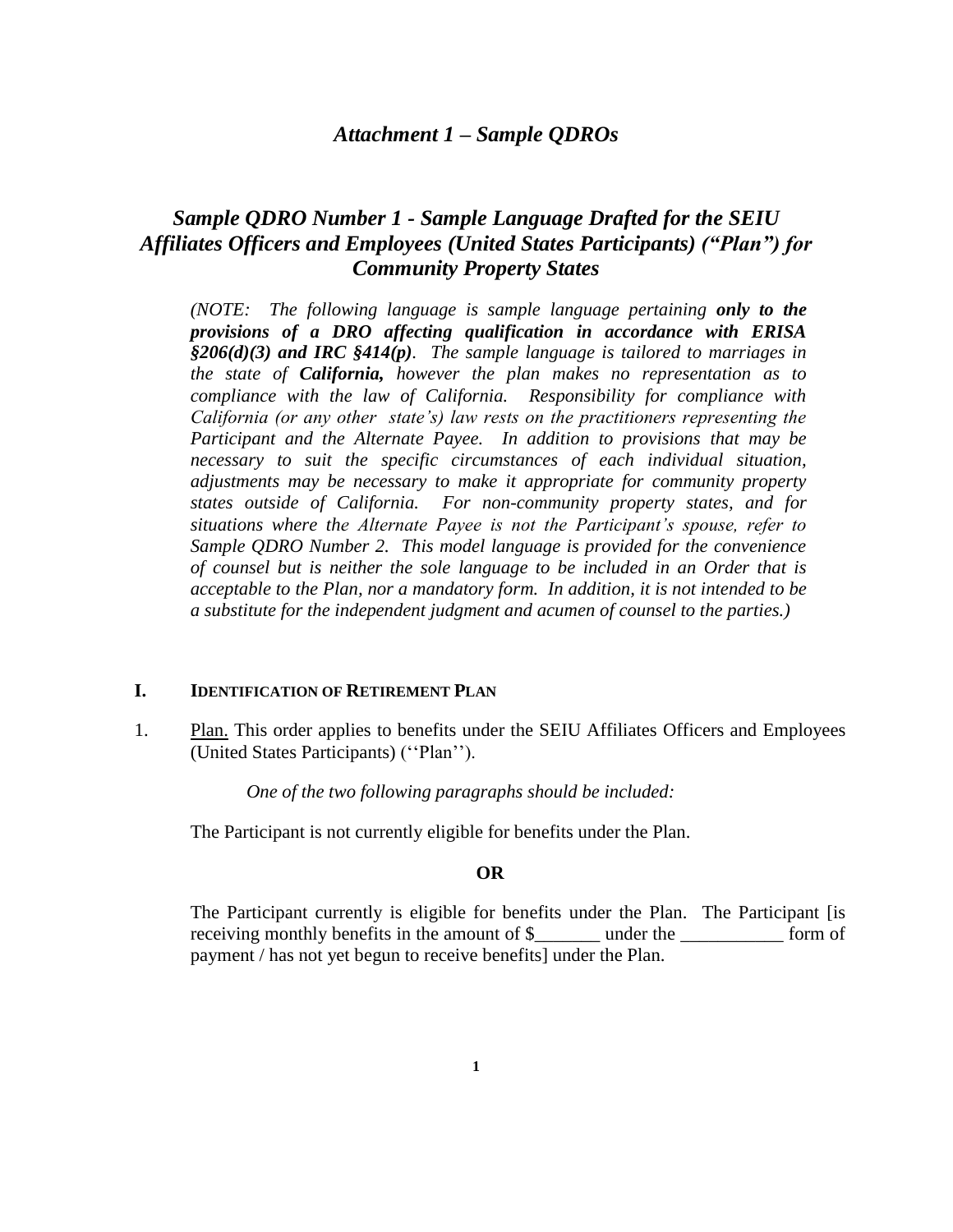# **II. IDENTIFICATION OF PARTICIPANT AND ALTERNATE PAYEE**

2. Names. The names and last known mailing addresses of the parties are as follows:

| Alternate Payee (Spouse): |  |
|---------------------------|--|
|                           |  |
|                           |  |
|                           |  |
|                           |  |
|                           |  |
|                           |  |

*The information above should be provided separately for each Alternate Payee entitled to benefits pursuant to this Order.*

# **III. GENERAL PROVISIONS**

3. QDRO. This Order is intended to satisfy the requirements of federal law regarding a Qualified Domestic Relations Order ("QDRO"), including ERISA §206(d) and Internal Revenue Code §414(p). This Order is entered pursuant to the California Family Code, Division 6, Part 1, Chapter 6.

*Note that an Alternate Payee can only be an individual deemed a spouse or former spouse under federal law, child, or other dependent of the Participant.* 

*For community property states besides California, the last sentence of the paragraph above must be changed. For all states, including California, this sample QDRO should be reviewed and adjusted as necessary pursuant to the state authority.*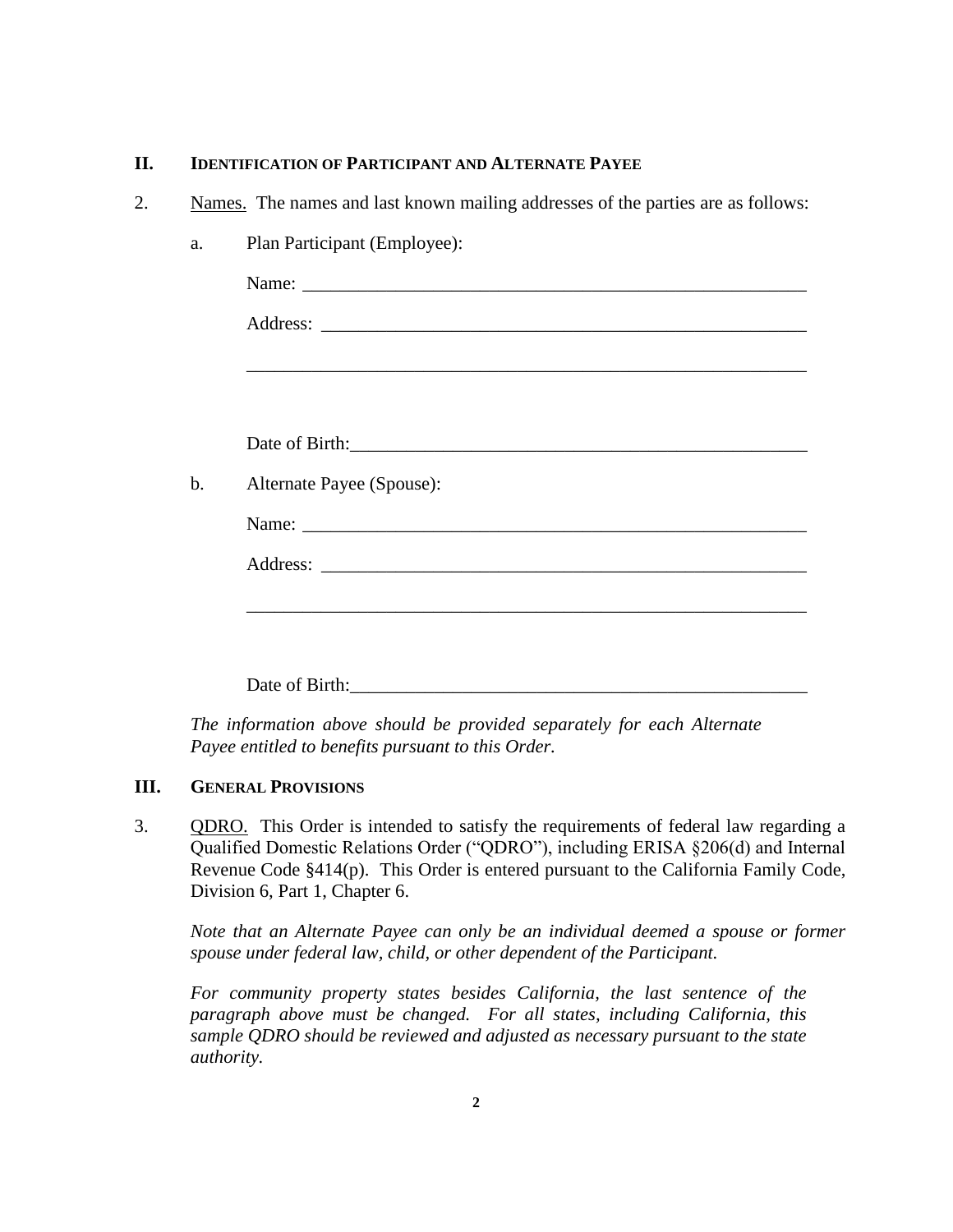4. Period of Marriage. It is agreed that the Period of Marriage was from the date of marriage to the date of separation specified below:

Date of Marriage: \_\_\_\_\_\_\_\_\_\_\_\_\_\_\_\_\_\_\_\_\_\_\_\_\_\_\_\_\_\_\_\_\_

Date of Separation: \_\_\_\_\_\_\_\_\_\_\_\_\_\_\_\_\_\_\_\_\_\_\_\_\_\_\_\_\_\_\_\_

- 5. Conditions Precedent. No benefits are payable under this Order unless the following two conditions are met:
	- a. The Plan Participant has a vested benefit under the Plan, and
	- b. The Plan has been served with a valid, signed copy of this Order and has determined that it is a QDRO as that term is defined under federal law.
- 6. Maximum Benefits. If the Participant's total Plan benefit would exceed the maximum benefit limitations of Internal Revenue Code §415, the benefit not payable as a result of the application of that Section shall be allocated between the Participant and the Alternate Payee. The Alternate Payee's share of the amount not payable shall be a fraction of the amount not payable, the numerator of which is one-half (½) of the Total Community Benefit as determined under paragraph 10, and the denominator of which is the Participant's total benefit, including the Total Community Benefit.
- 7. Participant's Residual Benefits. Any benefits under the Plan not assigned to the Alternate Payee under this Order (or to another alternate payee pursuant to some other order) shall be the sole and separate property of the Participant.
- 8. Statutory Limits. Notwithstanding any provision hereof to the contrary, in no event shall this Order be interpreted as requiring the Plan to:
	- a. Require the payment of benefits to the Alternate Payee already assigned to another alternate payee under a prior QDRO,
	- b. Require the Plan to provide benefits with a greater actuarial value than the Plan would pay absent the Order,
	- c. Require the Plan to pay any benefits with respect to a non-vested Participant, or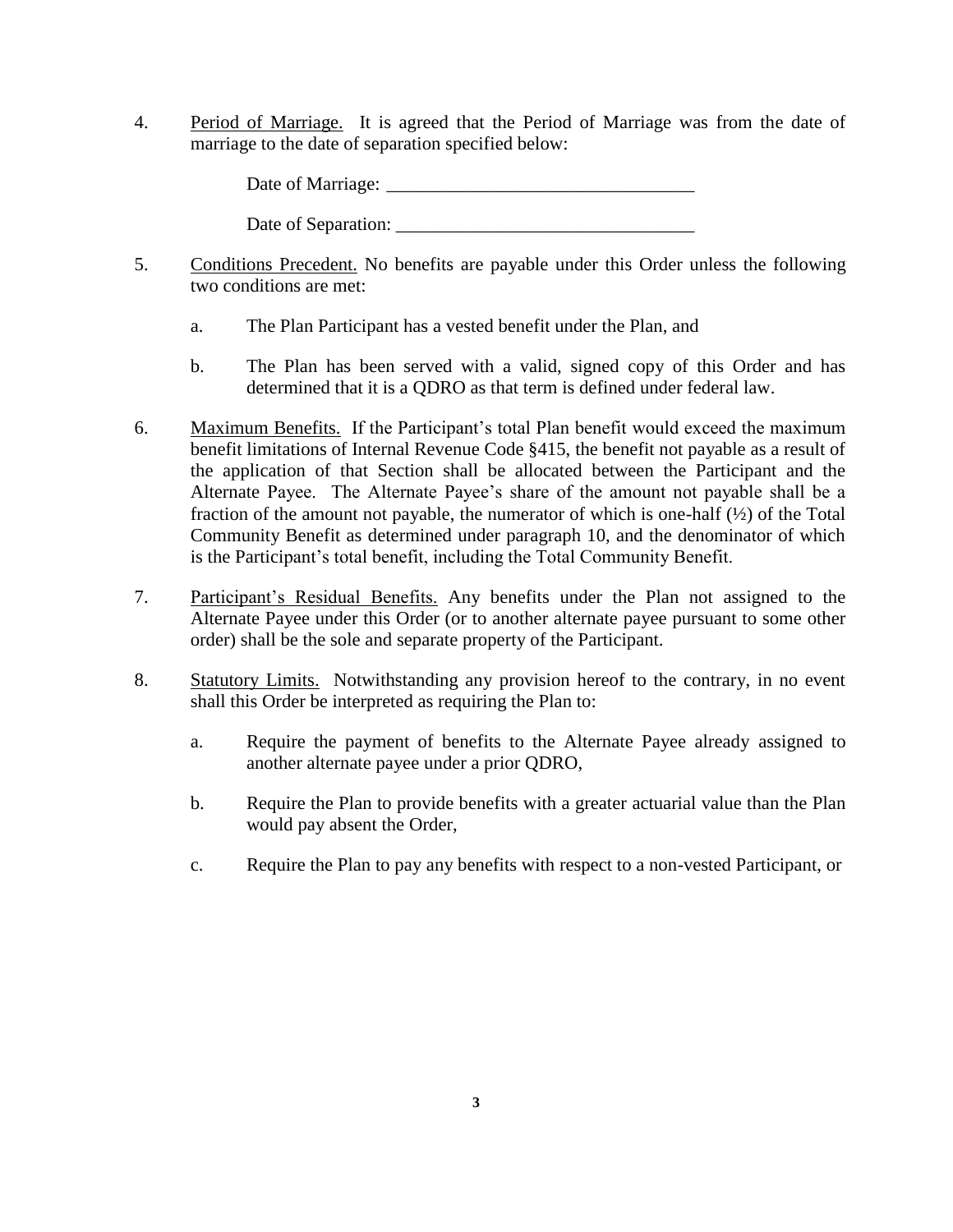- d. Require the Plan to pay any benefits in any form or option not otherwise provided under the Plan. However, as provided above, this Order may require that payments to the Alternate Payee begin on or after the Participant's earliest retirement age, even if the Participant does not retire at that time. If the Alternate Payee's benefits are to commence before the Participant's Effective Date, then:
	- i. the computation will only take into account the present value of benefits actually accrued as of the Alternate Payee's Effective Date,
	- ii. the computation will not take into account the present value of any subsidy for early retirement to which the Participant would be entitled if [his/her] Effective Date were the same as the Alternate Payee's,
	- iii. the Alternate Payee's Benefits may not be paid in the form of a Husband and Wife pension with a subsequent spouse, and
	- iv. for purposes of this Order, the Participant's "earliest retirement age" means the earlier of:
		- 1. the date on which the participant is entitled to a distribution under the plan, or
		- 2. the earliest date on which the participant could begin receiving benefits under the plan if the participant separated from service.
- 9. Definitions.
	- a. Effective Date. Any reference hereafter to the Participant's or Alternate Payee's "Effective Date" means the date as of which their benefits are to begin.
	- b. Other Terms. Other capitalized terms not specifically defined in this Order (e.g. Husband and Wife Pension) shall have the meanings as defined in the Plan document or its rules and regulations.

# **IV. AMOUNT AND FORM OF BENEFITS TO BE PAID TO ALTERNATE PAYEE**

*The following method of determining the benefit attributable to the marital period represents only one of many possible ways the parties may wish to determine this benefit.* The parties should feel no obligation to adopt this language if it is not *representative of the agreement they seek to reach. In addition, please note some of the dates (points in time at which benefits are determined) provided in this sample language below may need to be adjusted if they are inconsistent with the applicable state domestic relations law.*

10. Alternate Payee's Monthly Benefit. The Alternate Payee is hereby awarded a portion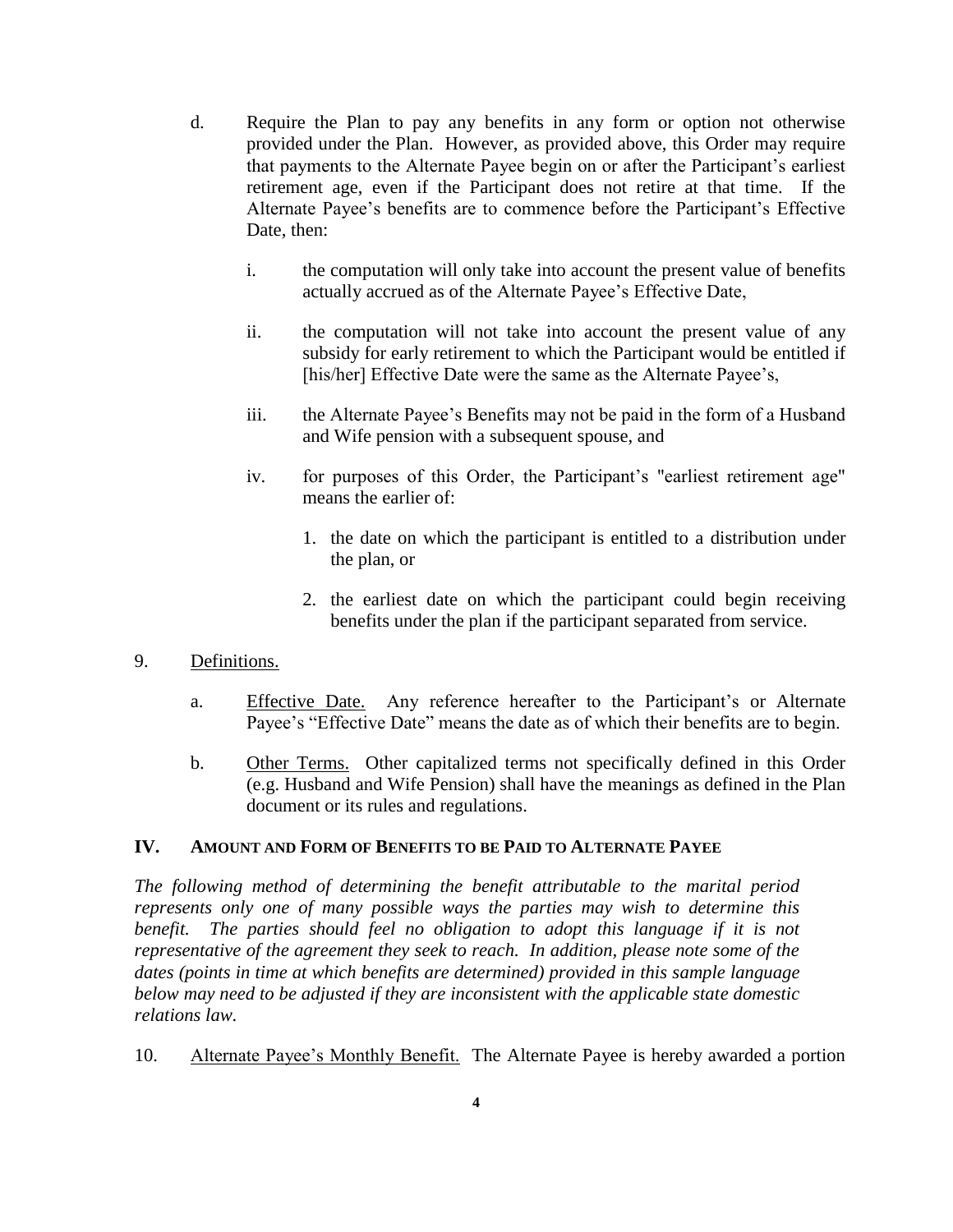of the Participant's retirement benefit, determined as provided in this paragraph 10. The Alternate Payee's Monthly Benefit shall be one-half (½) the Total Community Benefit.

The Total Community Benefit shall be determined using the Plan in effect as of the earlier of the date of commencement for the Alternate Payee or the date of commencement for the Participant,, multiply the Participant's total accrued monthly pension benefit (based on Final Average Salary) as of the earlier of the Alternate Payee's or Participant's Effective Date by a fraction, the numerator of which is the number of months the Participant participated in the Plan during the marriage to the date of separation and the denominator of which is the total number of months that the Participant was a participant in the Plan to the Alternate Payee's Effective Date. The balance of the accrued benefit in the Plan is to be the sole and separate property of the Participant unless otherwise provided in this Order.

*One of the three following options should be used; Option A applies to a Separate Interest QDRO and Option B applies to a Shared Payment QDRO (the latter available only where the benefit is not yet in pay status). Option C should be used in the situation where the benefit is already in pay status to the Participant.* 

#### *Option A: Separate Interest QDRO*

11. Form of Payment. The Alternate Payee shall receive the Alternate Payee's Benefit under [the \_\_\_\_\_\_\_\_\_\_\_ form of payment / any payment form provided to a Participant under the Plan, except in the form of a Husband and Wife Pension with a subsequent spouse]. The Alternate Payee shall commence [his / her] benefit [on / at any time on or after] [insert date or event, such as Participant's earliest retirement age or Normal Retirement Age]. Under no circumstances shall the Alternate Payee's Effective Date be earlier than the first date on which the Participant is eligible to receive a benefit under the Plan, or later than the Participant's Required Beginning Date under the Plan. If the Alternate Payee receives [his / her] benefit in a form that provides for survivor benefits, as permitted under this Order, the Alternate Payee may designate a beneficiary to receive those benefits.

#### *Option B: Shared Payment QDRO – Pension Not in Payment Status*

11. Form Of Payment. The Total Community Benefit will be payable [in the form of a Husband and Wife Pension / any form chosen by the parties], with each party entitled to one-half (½) of the payments made [while the Participant is alive / until some date or event]. [Under no circumstances will payments to the Alternate Payee continue beyond the death of the Participant except to the extent the Alternate Payee is the Participant's Surviving Spouse for purposes of the Husband and Wife Pension or any other postretirement death benefit.]

#### *Option C: Pension Currently in Payment Status – Shared Payment QDRO*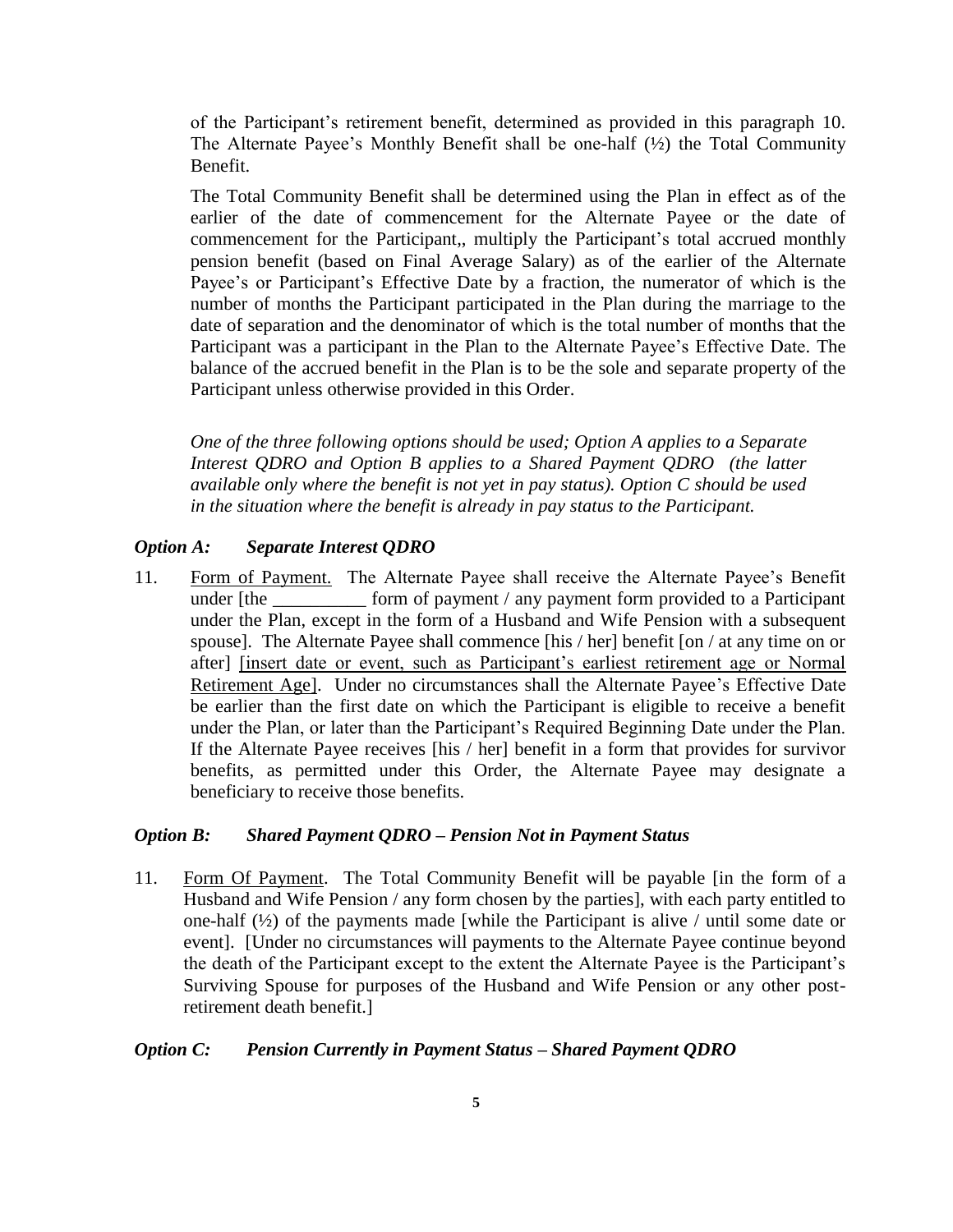11. Form of Payment. The Alternate Payee shall be paid 50% of the Total Community Benefit. The Alternate Payee shall receive [his/her] monthly payments from [date] until [date or event, such as death of either party], but, in any event, not beyond the date of death of the Participant.

## **V. ALTERNATE PAYEE'S ENTITLEMENT TO INCREASES AND ADJUSTMENTS**

12. Retiree Increases. The Alternate Payee [is/is not] entitled to [(his/her) pro rata share/the total value] of [all ad hoc cost-of-living increases\* and actuarial adjustments/benefit improvements (name specific increases and/or adjustments)] the Participant receives for [his/her] benefits under the Plan after [his/her] Effective Date.

*In the case of a Separate Interest QDRO, the following paragraphs should also be included. Please note these paragraphs deal with the Alternate Payee's rights to a portion of the early retirement subsidy payable upon the Participant's retirement and the Alternate Payee's rights to a portion of any subsequent benefit improvements, increases or other adjustments:*

In the event that the Alternate Payee's Effective Date is prior to the Participant's Effective Date, the Alternate Payee's Benefit shall be calculated without any early retirement subsidies that may be available to the Participant had [he/she] elected the same Effective Date. If the Participant does subsequently retire with an early retirement subsidy, the Alternate Payee's monthly benefits [will/will not] be subsequently recalculated to include [his/her] pro-rata portion of such subsidy. Otherwise, the amount of the Alternate Payee's monthly benefit will not subsequently change[, except to the extent Retiree benefit improvements or other such adjustments (such as cost of living adjustments) are implemented after the Participant's Effective Date or death].

In the event that the Alternate Payee's Effective Date is after the Participant's Effective Date, the Alternate Payee's Benefit shall be calculated without any active accrual rate increases, Retiree benefit improvements or other such adjustments (such as cost of living adjustments) enacted after the Participant's Effective Date. After the Alternate Payee's Effective Date, [his/her] subsequent entitlement to increases and adjustments is addressed above.

# VI. EFFECT OF EITHER PARTY'S DEATH ON ALTERNATE PAYEE'S ENTITLEMENT TO **BENEFITS**

 $\overline{a}$ 

Note that the Plan's automatic (or non-discretionary) cost-of-living increase is included as part of the Alternate Payee's entitlement even if not addressed in the QDRO and even if the Participant has not yet retired.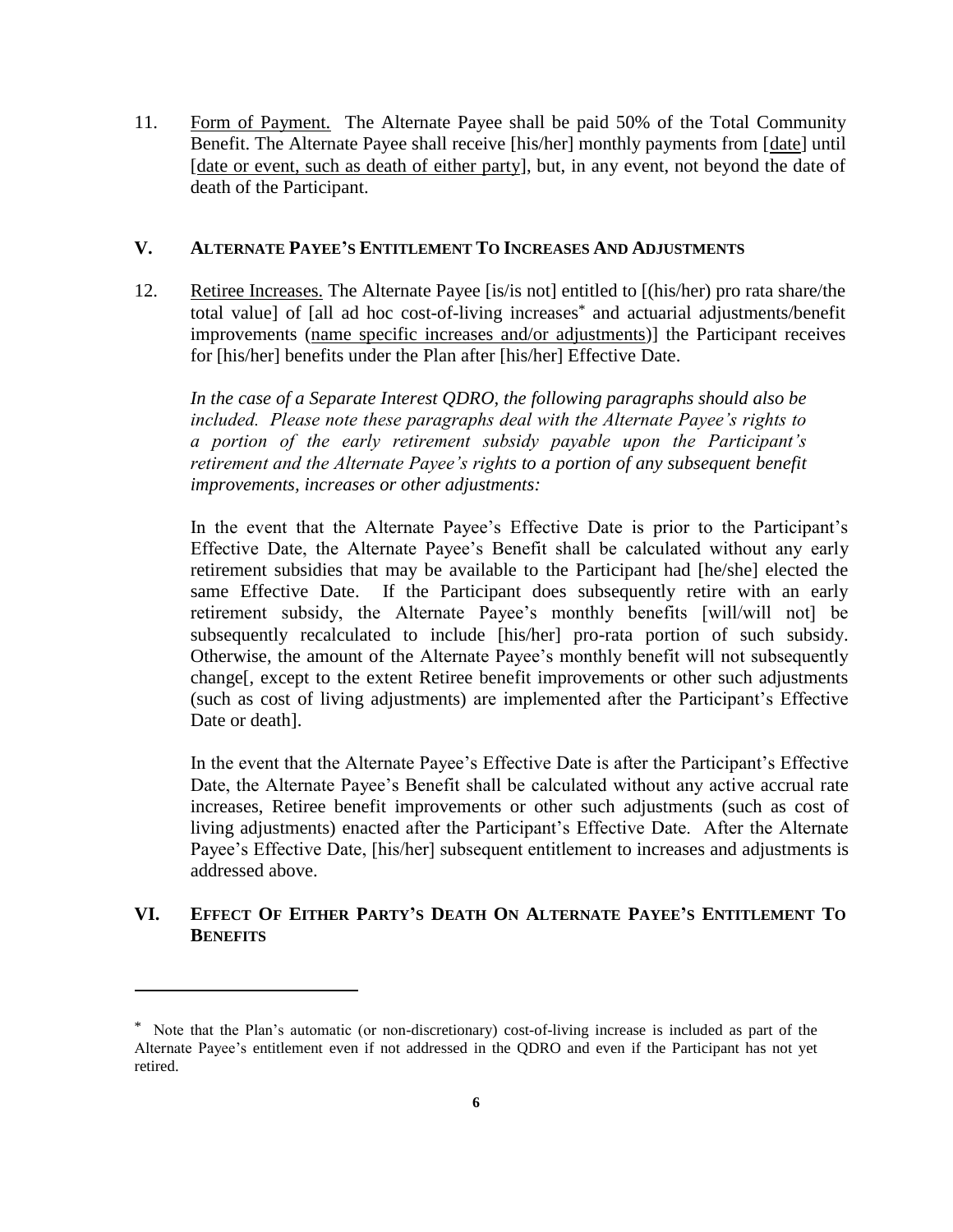*The following language applies to the Separate Interest Approach. Typically, if the suggested language in (13) below is adopted so that the Alternate Payee's entitlement to benefits is not changed by the Participant's death, the parties may not wish to entitle the Alternate Payee to survivor benefits under item (17) below.*

- 13. Participant's Death. The Participant's death, whether before or after commencement of the Alternate Payee's benefit, shall not affect the Alternate Payee's rights to [his/her] benefit. Notwithstanding the foregoing, if the Alternate Payee is entitled to commence [his/her] benefit as of the Participant's earliest retirement age, this shall be determined based on (a) the Participant's service as of date of death, and (b) the Participant's age as if [he/she] still were living.
- 14. Alternate Payee's Death. Should the Alternate Payee die before [he/she] has commenced receiving benefits, survivor benefits [(shall not be payable/shall be payable) to (his/her) designated beneficiary with respect to the Alternate Payee's benefits / shall not be payable and the unpaid portion of the Alternate Payee's share shall revert to the Participant].

*The following language applies to the Shared Payment Approach.*

- 15. Participant's Death. If they have not already ceased for some other reason, the Alternate Payee's payments shall cease upon the death of the Participant.
- 16. Alternate Payee's Death. In the event that the Alternate Payee predeceases the Participant, the Alternate Payee's monthly payments shall revert to the Participant.

# **VII. TREATMENT OF ALTERNATE PAYEE AS PARTICIPANT'S SURVIVOR**

17. Survivor Benefits. The former spouse Alternate Payee [shall/shall not] be considered as the Participant's survivor, or surviving spouse, for [all survivor benefits/name survivor benefits] payable with respect to [all of/the Alternate Payee's portion of  $\%$  of] the survivor benefits payable for the Participant under the Plan. These survivor benefits will be [in lieu of/in addition to] the benefit (if any) the Alternate Payee would be receiving under Article IV and V of this Order.

[*For the Shared Payment approach, note the following*: If the Alternate Payee is named as the surviving spouse for a post-retirement death benefit, the benefit awarded to the Alternate Payee under Article IV and V would cease at the Participant's death, and the Alternate Payee would commence receiving the awarded survivor benefit instead.]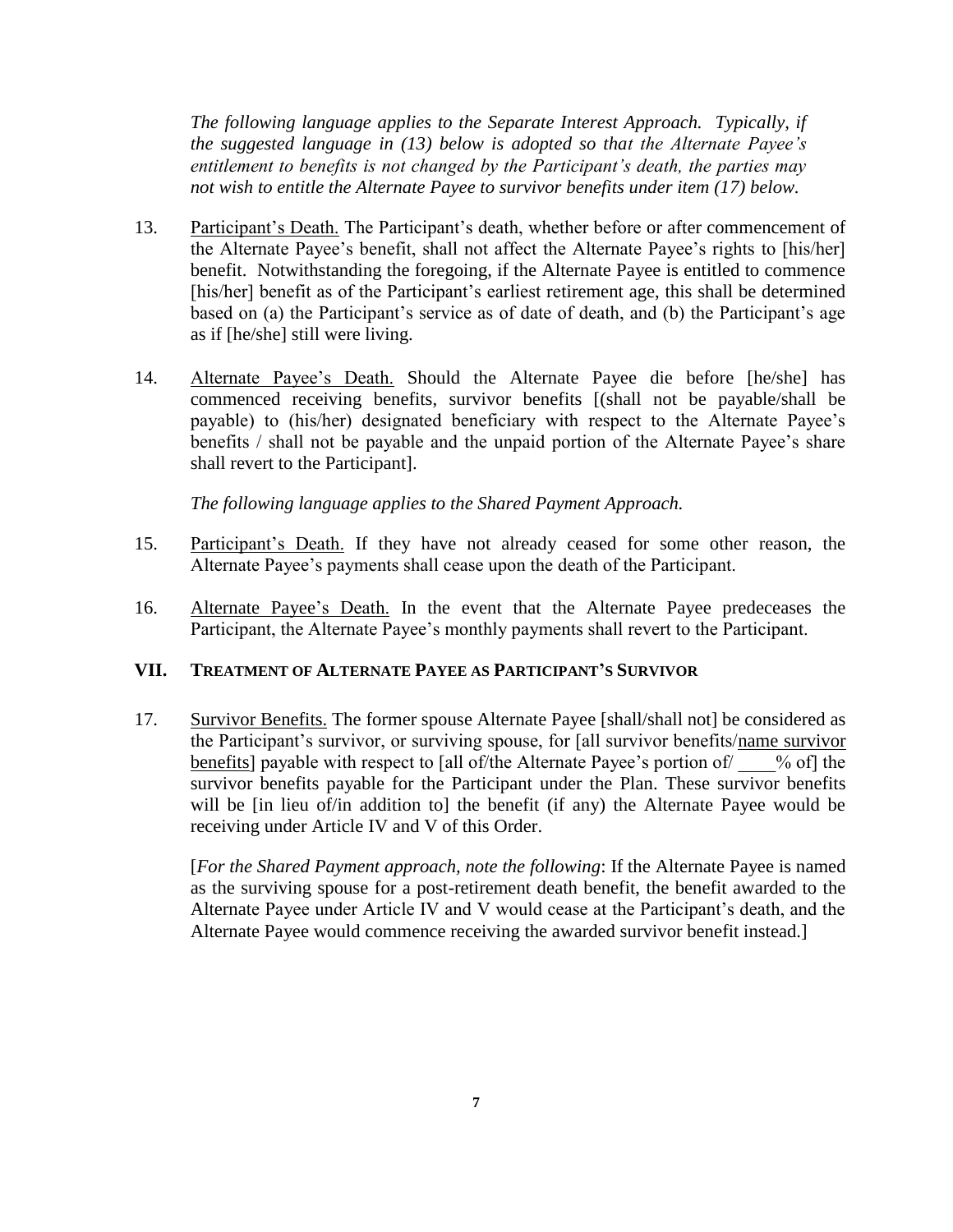# *Sample QDRO Number 2 - Sample Language Drafted for the SEIU Affiliates Officers and Employees (United States Participants) ("Plan") for General Use*

*(NOTE: The following language is sample language pertaining only to the provisions of an order affecting qualification in accordance with ERISA §206(d)(3) and IRC §414(p). Additional to provisions may be necessary to suit the specific circumstances of each situation. For community property states, refer to Sample 1. This model QDRO language has not been prepared to comply with the laws of any particular state; this model QDRO language is provided for the convenience of the parties and must be modified by the practitioner to comply with applicable state law. No representations are made that this model QDRO language complies with the law of any state; this model ODRO language may not meet the needs of the participant and the alternate payee; it can be modified to meet the needs of the parties or applicable state law. In addition, it is not intended to be a substitute for the independent judgment and acumen of counsel to the parties.)*

# **I. IDENTIFICATION OF RETIREMENT PLAN**

1. Plan. This Order applies to benefits under the SEIU Affiliates Officers and Employees (United States Participants) (''Plan'').

*One of the two following paragraphs should be included:*

The Participant is not currently eligible for benefits under the Plan.

#### **OR**

The Participant currently is eligible for benefits under the Plan. The Participant [is receiving monthly benefits in the amount of \$\_\_\_\_\_\_\_ under the \_\_\_\_\_\_\_\_\_\_\_ form of payment/has not yet begun to receive benefits] under the Plan.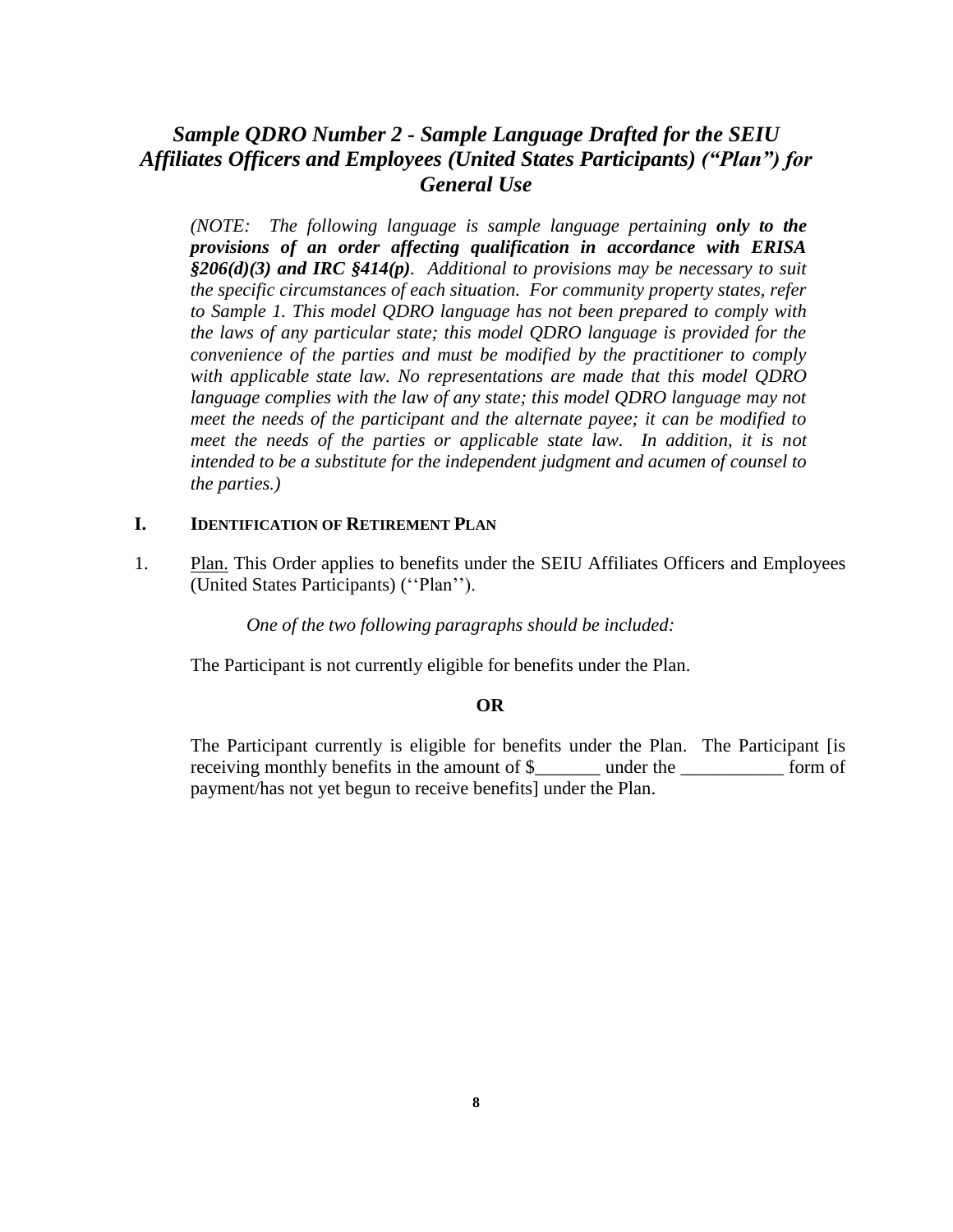# **II. IDENTIFICATION OF PARTICIPANT AND ALTERNATE PAYEE**

2. Names. The names and last known mailing addresses of the parties are as follows:

|                           | <u> 1989 - Jan James James James James James James James James James James James James James James James James J</u> |  |  |
|---------------------------|----------------------------------------------------------------------------------------------------------------------|--|--|
|                           | Date of Birth:                                                                                                       |  |  |
| Alternate Payee (Spouse): |                                                                                                                      |  |  |
|                           |                                                                                                                      |  |  |
|                           |                                                                                                                      |  |  |
|                           |                                                                                                                      |  |  |
|                           |                                                                                                                      |  |  |

*The information above should be provided separately for each Alternate Payee entitled to benefits pursuant to this Order.*

# **III. GENERAL PROVISIONS**

3. QDRO. This order is intended to satisfy the requirements of federal law regarding a Qualified Domestic Relations Order ("QDRO"), including ERISA §206(d) and Internal Revenue Code §414(p).

*Note that an Alternate Payee can only be an individual deemed a spouse or former spouse under federal law, child, or other dependent of the Participant.* 

*It may be appropriate to include a second sentence above, citing the appropriate state authority.*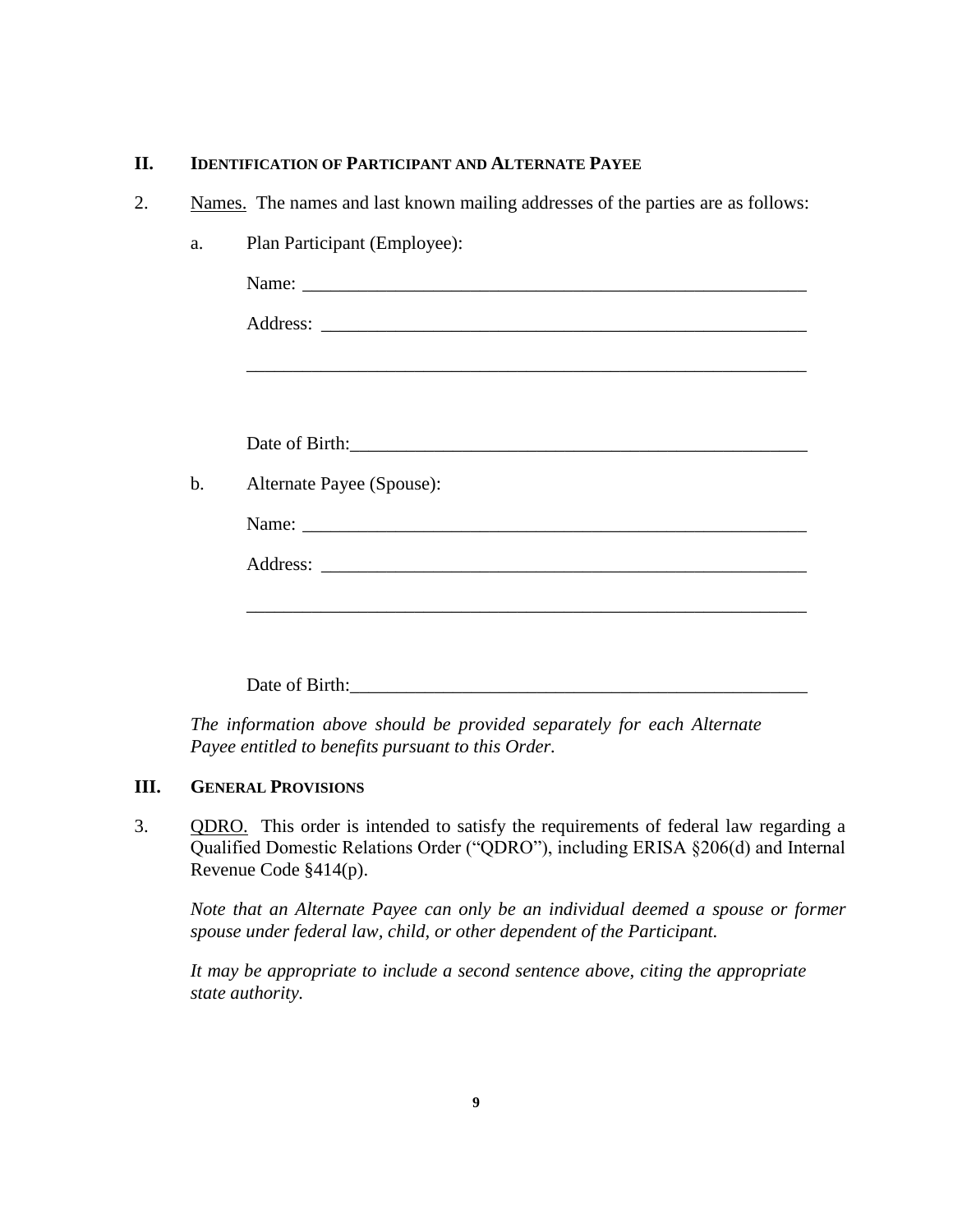- 4. Conditions Precedent. No benefits are payable under this Order unless the following two conditions are met:
	- a. The Plan Participant has a vested benefit under the Plan, and
	- b. The Plan has been served with a valid, signed copy of this Order and has determined that it is a QDRO as that term is defined under federal law.
- 5. Participant's Residual Benefits. Any benefits under the Plan not assigned to the Alternate Payee under this Order (or to another alternate payee pursuant to some other Order) shall be the sole and separate property of the Participant.
- 6. Statutory Limits. Notwithstanding any provision herein to the contrary, in no event shall this Order be interpreted as requiring the Plan to:
	- a. Require the payment of benefits to the Alternate Payee already assigned to another alternate payee under a prior QDRO,
	- b. Require the Plan to provide benefits with a greater actuarial value than the Plan would pay absent the Order,
	- c. Require the Plan to pay any benefits with respect to a non-vested Participant, or
	- d. Require the Plan to pay any benefits in any form or option not otherwise provided under the Plan. However, as provided above, this Order may require that payments to the Alternate Payee begin on or after the Participant's earliest retirement age, even if the Participant does not retire at that time. If the Alternate Payee's benefits are to commence before the Participant's Effective Date, then:
		- i. the computation will only take into account the present value of benefits actually accrued as of the Alternate Payee's Effective Date,
		- ii. the computation will not take into account the present value of any subsidy for early retirement to which the Participant would be entitled if [his/her] Effective Date were the same as the Alternate Payee's,
		- iii. the Alternate Payee's Benefits may not be paid in the form of a Husband and Wife pension with a subsequent spouse, and
		- iv. for purposes of this Order, the Participant's "earliest retirement age" means the earlier of:
			- 1. the date on which the participant is entitled to a distribution under the plan, or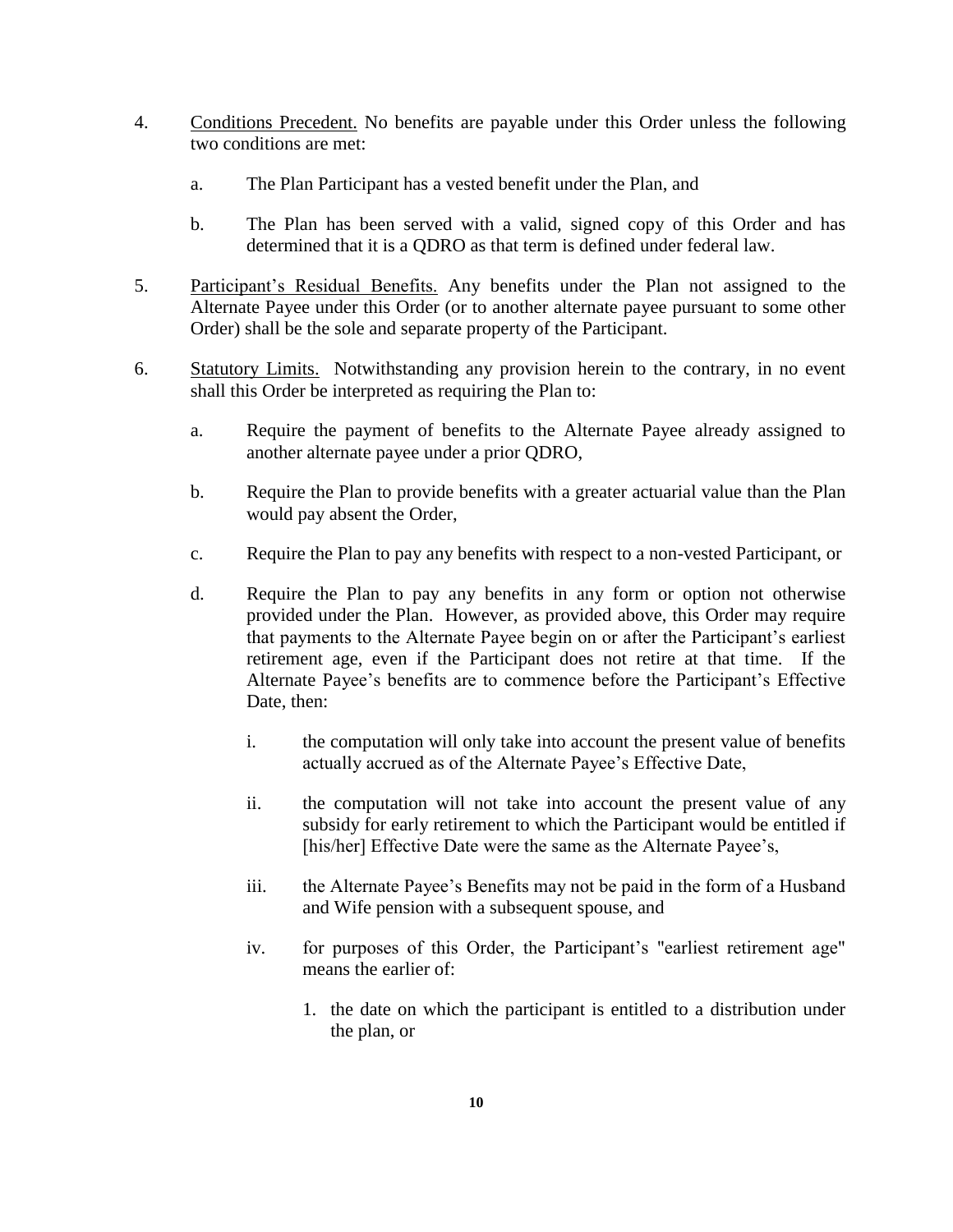- 2. the earliest date on which the participant could begin receiving benefits under the plan if the participant separated from service.
- 7. Maximum Benefits. If the Participant's total Plan benefit would exceed the maximum benefit limitations of Internal Revenue Code §415, the benefit not payable as a result of the application of that Section shall be allocated between the Participant and the Alternate Payee. The Alternate Payee's share of the amount not payable shall be a fraction of the amount not payable, the numerator of which is the percentage of the Total Marital Benefit awarded to the Alternate Payee as determined under paragraph 9, and the denominator of which is the Participant's total benefit, including the Total Marital Benefit.
- 8. Definitions.
	- a. Effective Date. Any reference hereafter to the Participant's or Alternate Payee's "Effective Date" means the date as of which their benefits are to begin.
	- b. Other Terms. Other capitalized terms not specifically defined in this Order (e.g. Husband and Wife Pension) shall have the meanings as defined in the Plan document or its rules and regulations.

#### **IV. AMOUNT AND FORM OF BENEFITS TO BE PAID TO ALTERNATE PAYEE**

*The following method of determining the benefit attributable to the marital period and adjusting that benefit for any changes in the Plan's benefit formula through the Alternate Payee's Effective Date represents only one of many possible ways the parties may wish to determine this benefit. The parties should feel no obligation to adopt any of this language if it is not representative of the agreement they seek to reach. In addition, please note some of the dates (points in time at which benefits are determined) provided in this sample language below may need to be adjusted if they are inconsistent with the applicable state domestic relations law.* 

#### 9. Alternate Payee's Monthly Benefit.

The Alternate Payee is hereby awarded a portion of the Participant's retirement benefit, determined as provided in this paragraph 7. The Alternate Payee's Monthly Benefit shall be [\$\_\_\_\_\_\_\_/\_\_\_\_\_\_\_%] of the Total Marital Benefit. [*If the Alternate Payee is assigned a fixed dollar amount each month or a fixed percentage of the Participant's benefit under a Shared Payment QDRO, the remainder of this paragraph 9 should be adjusted as necessary.*]The Total Marital Benefit shall be determined using the Plan in effect as of the date of the earlier of the date of commencement of the Alternate Payee or the date of commencement for the Participant. Multiply the Participant's total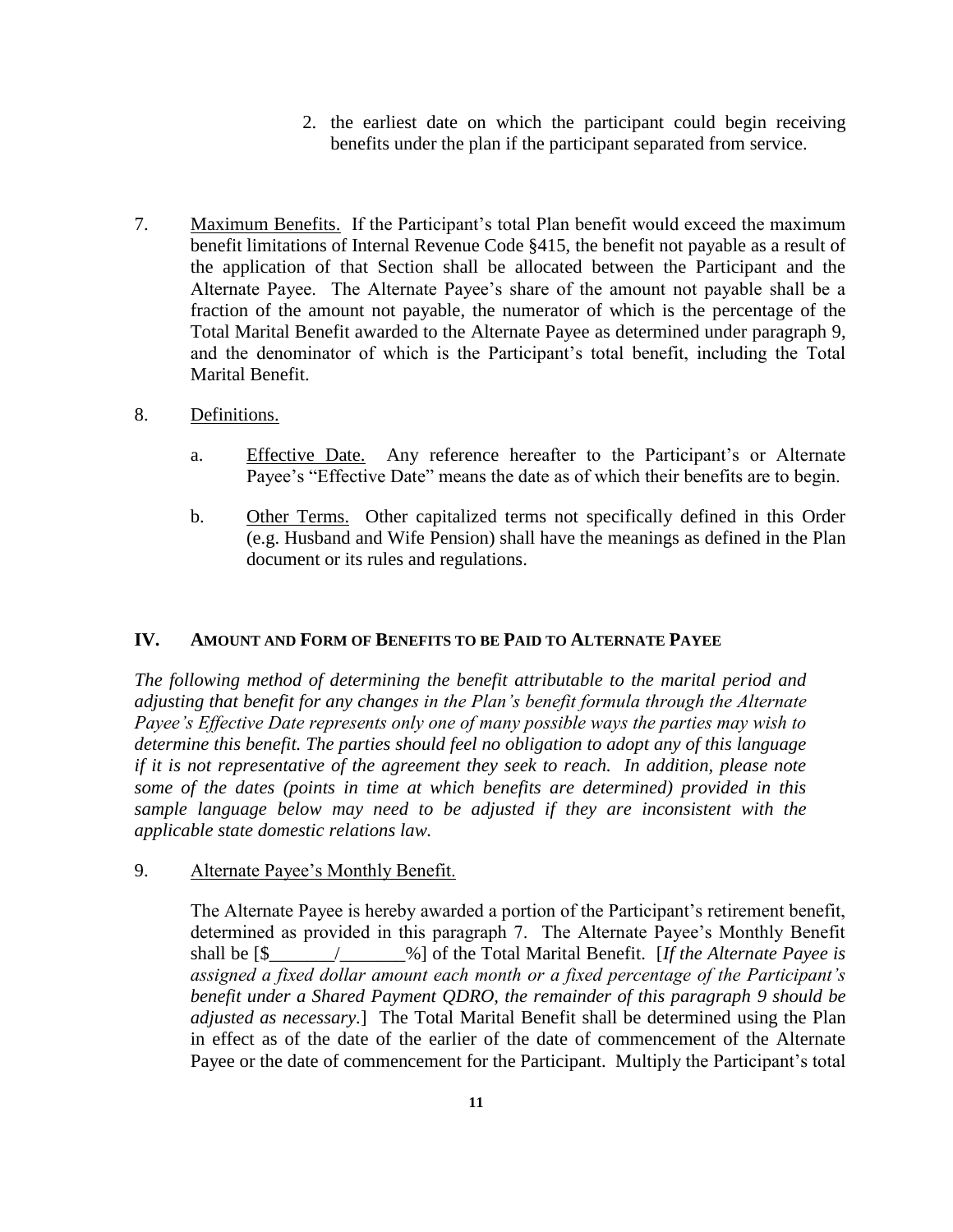accrued monthly pension benefit (based on Final Average Salary) as of the earlier of the Alternate Payee's or Participant's Effective Date by a fraction, the numerator of which is the number of months the Participant participated in the Plan during the marriage to the date of separation and the denominator of which is the total number of months that the Participant was a participant in the Plan to the Alternate Payee's Effective Date. The balance of the accrued benefit in the Plan is to be the sole and separate property of the Participant unless otherwise provided by this Order.

*One of the following options should be used; Option A applies to a Separate Interest QDRO and Option B applies to a Shared Payment QDRO. If the benefit is already in payment status, the Shared Payment Optional language should be used. If the benefit is not already in payment status, either option may be chosen.* 

#### *Option A: Separate Interest QDRO*

10. Form of Payment. The Alternate Payee shall receive [his/her] benefit under [the \_\_\_\_\_\_\_\_\_\_ form of payment/any payment form provided under the Plan, except in a Qualified Joint and Survivor Annuity with a subsequent spouse]. The Alternate Payee shall commence [his/her] benefit [on/at any time on or after] [date or event, such as Participant's earliest retirement age or Normal Retirement Age]. Under no circumstances shall the Alternate Payee's Annuity Starting Date be earlier than the first date on which the Participant is eligible to receive a benefit under the Plan, or later than the Participant's Required Beginning Date under the Plan. The Alternate Payee's monthly benefits will be determined without taking into account the Plan's early retirement subsidy, if any, if the Alternate Payee commences benefits prior to the Participant. If the Alternate Payee receives [his/her] benefit in a form that provides for survivor benefits, as permitted under this Order, the Alternate Payee may designate a beneficiary to receive those benefits.

#### *Option B: Shared Payment QDRO*

10. Form of Payment. The Alternate Payee shall be paid a monthly portion of the Participant's benefit, determined as follows: The Alternate Payee's Monthly Benefit shall be [\$  $\frac{1}{2}$  /  $\frac{1}{2}$  of the Total Marital Benefit. The Alternate Payee shall receive [his/her] monthly payments from [date] until [date or event, such as death of either party], but, in any event, not beyond the date of death of the Participant.

*If the Pension is currently in pay status the Plan will only accept a Shared Payment QDRO. If the QDRO will require the Participant to elect a certain form of payment, that should also be indicated in this paragraph.* 

# **V. ALTERNATE PAYEE'S ENTITLEMENT TO INCREASES AND ADJUSTMENTS**

11. Retiree Increases. The Alternate Payee [is/is not] entitled to [(his/her) pro rata share/the total value] of [all ad hoc cost-of-living increases and actuarial adjustments/benefit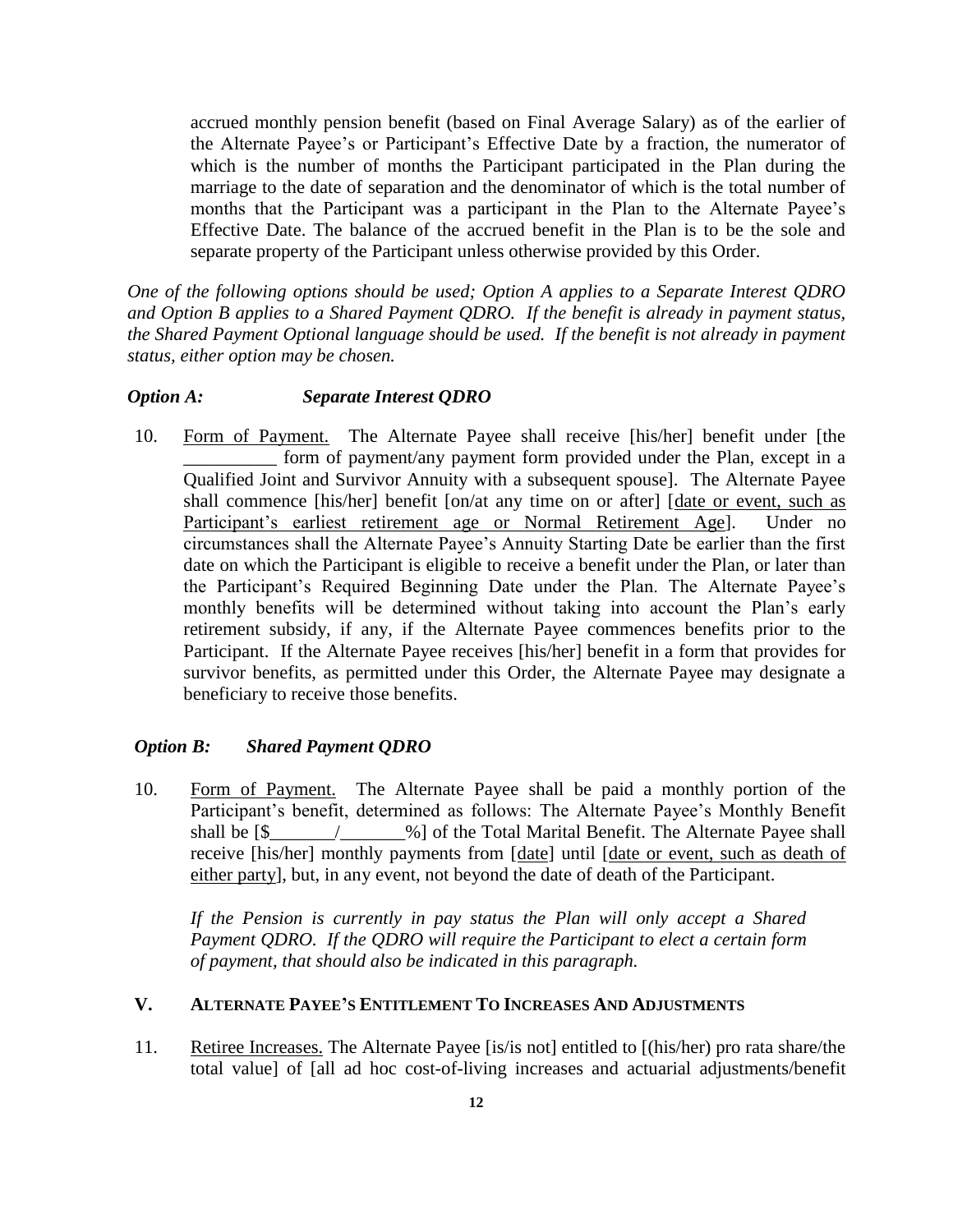improvements (name specific increases and/or adjustments)] the Participant receives for [his/her] benefits under the Plan before or after [his/her] Effective Date.\*

*In the case of a Separate Interest QDRO, the following paragraphs should also be included. Please note these paragraphs deal with the Alternate Payee's rights to a portion of the early retirement subsidy payable upon the Participant's retirement and the Alternate Payee's rights to a portion of any subsequent benefit improvements, increases or adjustments:*

In the event that the Alternate Payee's Effective Date is prior to the Participant's Effective Date, the Alternate Payee's Benefit shall be calculated without any early retirement subsidies that may be available to the Participant had [he/she] elected the same Effective Date. If the Participant does subsequently retire with an early retirement subsidy, the Alternate Payee's monthly benefits [will/will not] be subsequently recalculated to include [his/her] pro-rata portion of such subsidy. Otherwise, the amount of the Alternate Payee's monthly benefit will not subsequently change[, except to the extent Retiree benefit improvements or other such adjustments (cost of living adjustments) are implemented after the Participant's Effective Date or death].

In the event that the Alternate Payee's Effective Date is after the Participant's Effective Date, the Alternate Payee's Benefit shall be calculated without any Retiree benefit improvements or other such adjustments enacted after the Participant's Effective Date. After the Alternate Payee's Effective Date, [his/her] subsequent entitlement to increases and adjustments is addressed above.

# VI. EFFECT OF EITHER PARTY'S DEATH ON ALTERNATE PAYEE'S ENTITLEMENT TO **BENEFITS**

*The following language applies to the Separate Interest Approach. Typically, if the suggested language in (12) below is adopted so that the Alternate Payee's entitlement to benefits is not changed by the Participant's death, the parties may not wish to entitle the Alternate Payee to survivor benefits under item (16) below.*

12. Participant's Death. The Participant's death, whether before or after commencement of the Alternate Payee's benefit, shall not affect the Alternate Payee's rights to [his/her] benefit. Notwithstanding the foregoing, if the Alternate Payee is entitled to commence [his/her] benefit as of the Participant's earliest retirement age, this shall be determined based on (a) the Participant's service as of date of death, and (b) the Participant's age as if [he/she] still were living.

 $\overline{a}$ 

<sup>\*</sup> Note that the automatic cost-of-living increase is included as part of the Alternate Payee's benefit even if the QDRO does not address this automatic cost-of-living increase and even if the Participant has not yet retired.